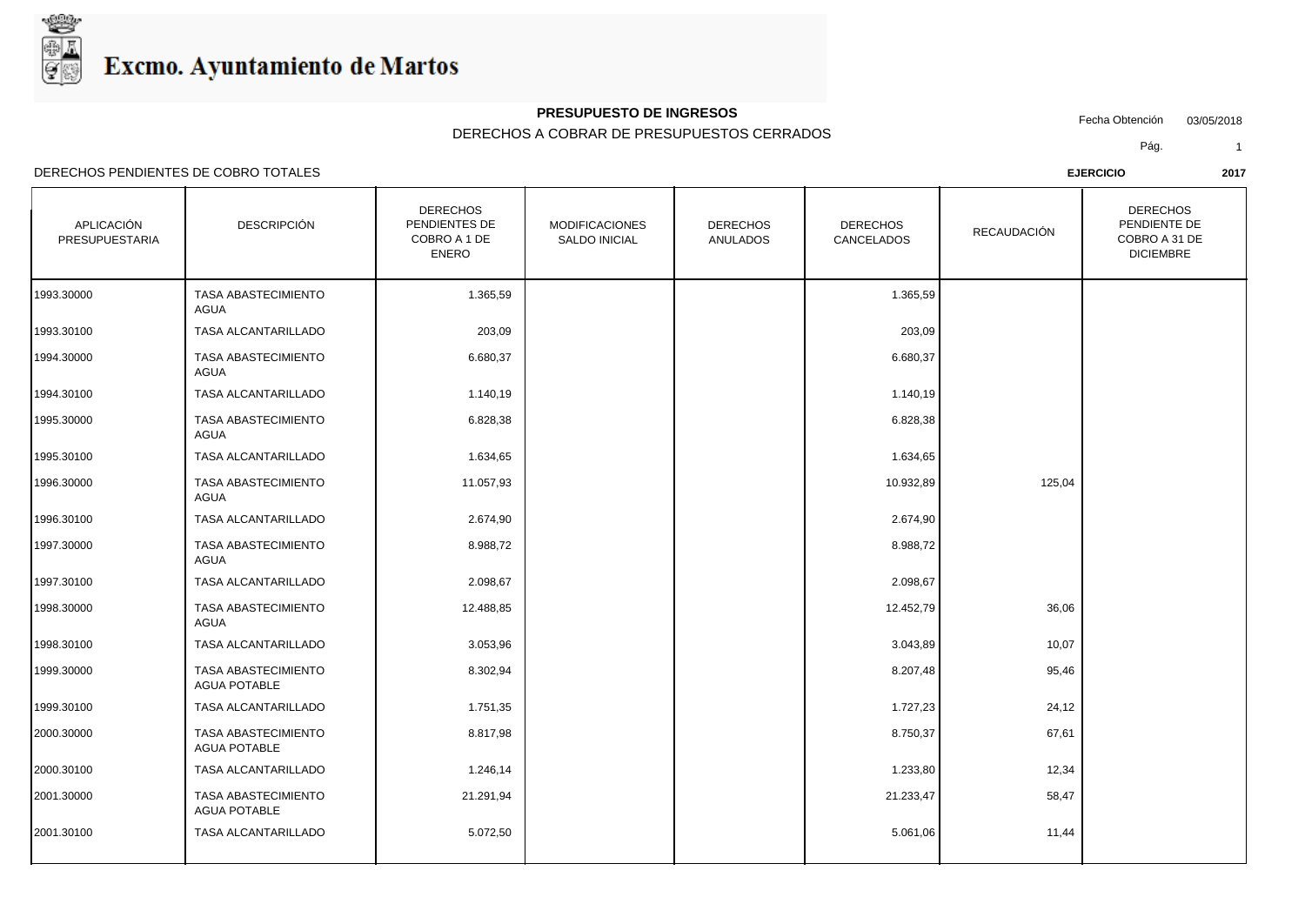

## **PRESUPUESTO DE INGRESOS**

DERECHOS A COBRAR DE PRESUPUESTOS CERRADOS

Fecha Obtención 03/05/2018

Pág. 2

| APLICACIÓN<br>PRESUPUESTARIA | <b>DESCRIPCIÓN</b>                                              | <b>DERECHOS</b><br>PENDIENTES DE<br>COBRO A 1 DE<br><b>ENERO</b> | <b>MODIFICACIONES</b><br><b>SALDO INICIAL</b> | <b>DERECHOS</b><br><b>ANULADOS</b> | <b>DERECHOS</b><br>CANCELADOS | RECAUDACIÓN | <b>DERECHOS</b><br>PENDIENTE DE<br>COBRO A 31 DE<br><b>DICIEMBRE</b> |
|------------------------------|-----------------------------------------------------------------|------------------------------------------------------------------|-----------------------------------------------|------------------------------------|-------------------------------|-------------|----------------------------------------------------------------------|
| 2002.11500                   | I.V.T.M.                                                        | 13,88                                                            |                                               |                                    |                               |             | 13,88                                                                |
| 2002.30000                   | TASA SUMINISTRO AGUA<br><b>POTABLE</b>                          | 14.494,80                                                        |                                               |                                    | 14.437,96                     | 56,84       |                                                                      |
| 2002.30100                   | TASA ALCANTARILLADO                                             | 2.693,78                                                         |                                               |                                    | 2.649,26                      | 44,52       |                                                                      |
| 2002.33100                   | TASA ENTRADA VEHICULOS<br>Y RESERVA VIA PUBLICA                 | 2,10                                                             |                                               |                                    |                               |             | 2,10                                                                 |
| 2003.11300                   | I.B.I. URBANA                                                   | 217,85                                                           |                                               |                                    |                               |             | 217,85                                                               |
| 2003.11600                   | I.I.V.T.N.U.(PLUSVALIA)                                         | 71,24                                                            |                                               |                                    |                               |             | 71,24                                                                |
| 2003.30000                   | TASA SUMINISTRO AGUA<br><b>POTABLE</b>                          | 35.010,49                                                        |                                               |                                    | 34.920,30                     | 90,19       |                                                                      |
| 2003.30100                   | TASA ALCANTARILLADO                                             | 4.414,05                                                         |                                               |                                    | 4.399,43                      | 14,62       |                                                                      |
| 2003.35000                   | CONTRIB. ESPECIALES<br><b>CAMINOS RURALES</b>                   | 41.691,66                                                        |                                               |                                    |                               |             | 41.691,66                                                            |
| 2003.39120                   | <b>MULTAS TRAFICO</b>                                           | 274,74                                                           |                                               |                                    |                               |             | 274,74                                                               |
| 2003.39190                   | <b>SANCIONES</b><br><b>ADMINISTRATIVAS</b>                      | 1.564,93                                                         |                                               |                                    |                               |             | 1.564,93                                                             |
| 2003.77000                   | <b>APORTACION</b><br><b>URBANIZACIONES</b><br>(EMPRESAS)        | 457.254,58                                                       |                                               |                                    |                               |             | 457.254,58                                                           |
| 2004.11300                   | I.B.I. URBANA                                                   | 510,74                                                           |                                               |                                    |                               |             | 510,74                                                               |
| 2004.11500                   | I.V.T.M.                                                        | 550,99                                                           |                                               |                                    |                               |             | 550,99                                                               |
| 2004.11600                   | I.I.V.T.N.U. (PLUSVALIA)                                        | 1.889,45                                                         |                                               |                                    |                               |             | 1.889,45                                                             |
| 2004.30000                   | TASA SUMINISTRO AGUA<br><b>POTABLE</b>                          | 29.900,20                                                        |                                               |                                    | 29.861,06                     | 39,14       |                                                                      |
| 2004.30100                   | TASA ALCANTARILLADO                                             | 10.309,27                                                        |                                               |                                    | 10.303,09                     | 6,18        |                                                                      |
| 2004.31203                   | TASA CENTRO ATENCION<br>HIJOS TRABAJADORES<br><b>TEMPOREROS</b> | 38,67                                                            |                                               |                                    |                               |             | 38,67                                                                |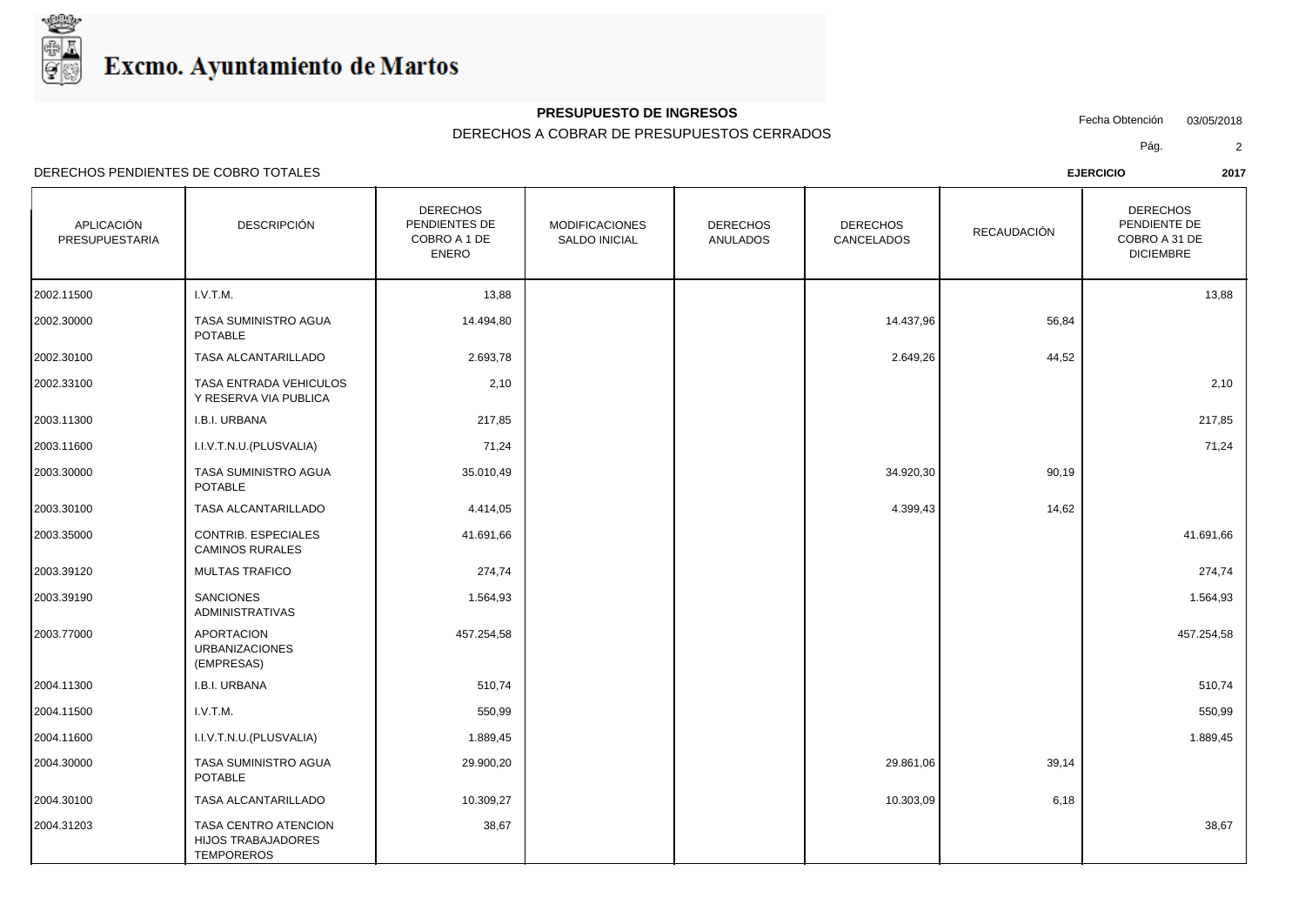

### **PRESUPUESTO DE INGRESOS**

DERECHOS A COBRAR DE PRESUPUESTOS CERRADOS

Fecha Obtención 03/05/2018

Pág. 3

| APLICACIÓN<br><b>PRESUPUESTARIA</b> | <b>DESCRIPCIÓN</b>                                                     | <b>DERECHOS</b><br>PENDIENTES DE<br>COBRO A 1 DE<br><b>ENERO</b> | <b>MODIFICACIONES</b><br>SALDO INICIAL | <b>DERECHOS</b><br><b>ANULADOS</b> | <b>DERECHOS</b><br>CANCELADOS | RECAUDACIÓN | <b>DERECHOS</b><br>PENDIENTE DE<br>COBRO A 31 DE<br><b>DICIEMBRE</b> |
|-------------------------------------|------------------------------------------------------------------------|------------------------------------------------------------------|----------------------------------------|------------------------------------|-------------------------------|-------------|----------------------------------------------------------------------|
| 2004.39120                          | <b>MULTAS TRAFICO</b>                                                  | 930,10                                                           |                                        |                                    |                               |             | 930,10                                                               |
| 2004.39190                          | <b>SANCIONES</b><br><b>ADMINISTRATIVAS</b>                             | 237,42                                                           |                                        |                                    |                               |             | 237,42                                                               |
| 2005.11300                          | I.B.I. URBANA                                                          | 1.580,98                                                         |                                        |                                    |                               |             | 1.580,98                                                             |
| 2005.11500                          | I.V.T.M.                                                               | 2.534,04                                                         |                                        |                                    |                               | 253,00      | 2.281,04                                                             |
| 2005.11600                          | I.I.V.T.N.U.(PLUSVALIA)                                                | 799,56                                                           |                                        |                                    |                               |             | 799,56                                                               |
| 2005.30000                          | TASA SUMINISTRO AGUA<br><b>POTABLE</b>                                 | 38.370,57                                                        |                                        |                                    | 38.366,66                     | 3,91        |                                                                      |
| 2005.30100                          | TASA ALCANTARILLADO                                                    | 5.240,59                                                         |                                        |                                    | 5.240,56                      | 0,03        |                                                                      |
| 2005.31100                          | TASA AYUDA A DOMICILIO                                                 | 103,95                                                           |                                        |                                    |                               |             | 103,95                                                               |
| 2005.31202                          | TASA COMEDOR ESCOLAR<br><b>MUNICIPAL</b>                               | 85,35                                                            |                                        |                                    |                               |             | 85,35                                                                |
| 2005.31203                          | TASA CENTRO ATENCION<br><b>HIJOS TRABAJADORES</b><br><b>TEMPOREROS</b> | 104,80                                                           |                                        |                                    |                               |             | 104,80                                                               |
| 2005.33100                          | TASA ENTRADA VEHICULOS<br>Y RESERVA VIA PUBLICA                        | 26,00                                                            |                                        |                                    |                               |             | 26,00                                                                |
| 2005.39120                          | MULTAS TRAFICO                                                         | 3.324,95                                                         |                                        |                                    |                               | 348,92      | 2.976,03                                                             |
| 2005.39190                          | <b>SANCIONES</b><br><b>ADMINISTRATIVAS</b>                             | 1.200,00                                                         |                                        |                                    |                               | 3,13        | 1.196,87                                                             |
| 2006.11200                          | I.B.I. RUSTICA                                                         | 305,42                                                           |                                        |                                    |                               |             | 305,42                                                               |
| 2006.11300                          | I.B.I. URBANA                                                          | 2.258,27                                                         |                                        |                                    |                               | 294,01      | 1.964,26                                                             |
| 2006.11500                          | I.V.T.M.                                                               | 6.235,16                                                         |                                        |                                    |                               | 435,56      | 5.799,60                                                             |
| 2006.11600                          | I.I.V.T.N.U. (PLUSVALIA)                                               | 1.777,96                                                         |                                        | 252,05                             |                               | 284,51      | 1.241,40                                                             |
| 2006.30000                          | TASA SUMINISTRO AGUA<br><b>POTABLE</b>                                 | 69.247,51                                                        |                                        |                                    | 69.247,51                     |             |                                                                      |
|                                     |                                                                        |                                                                  |                                        |                                    |                               |             |                                                                      |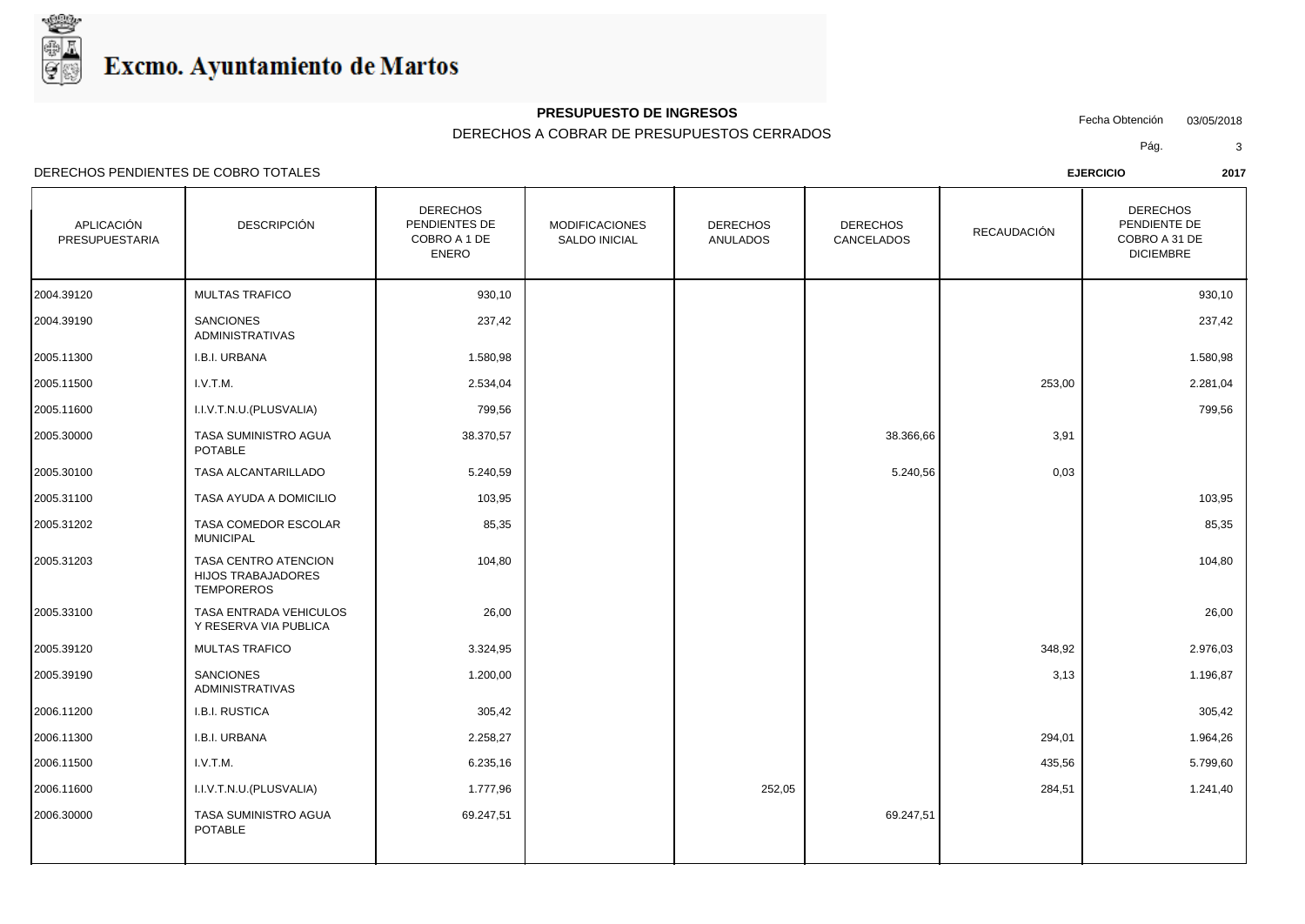

#### **PRESUPUESTO DE INGRESOS**

#### DERECHOS A COBRAR DE PRESUPUESTOS CERRADOS

Fecha Obtención 03/05/2018

Pág. 4

DERECHOS PENDIENTES DE COBRO TOTALES **EJERCICIO 2017**

| APLICACIÓN<br>PRESUPUESTARIA | <b>DESCRIPCIÓN</b>                                                     | <b>DERECHOS</b><br>PENDIENTES DE<br>COBRO A 1 DE<br><b>ENERO</b> | <b>MODIFICACIONES</b><br><b>SALDO INICIAL</b> | <b>DERECHOS</b><br><b>ANULADOS</b> | <b>DERECHOS</b><br>CANCELADOS | RECAUDACIÓN | <b>DERECHOS</b><br>PENDIENTE DE<br>COBRO A 31 DE<br><b>DICIEMBRE</b> |
|------------------------------|------------------------------------------------------------------------|------------------------------------------------------------------|-----------------------------------------------|------------------------------------|-------------------------------|-------------|----------------------------------------------------------------------|
| 2006.30100                   | TASA ALCANTARILLADO                                                    | 10.342,31                                                        |                                               |                                    | 10.342,31                     |             |                                                                      |
| 2006.31100                   | TASA AYUDA A DOMICILIO                                                 | 42,00                                                            |                                               |                                    |                               |             | 42,00                                                                |
| 2006.31203                   | TASA CENTRO ATENCION<br><b>HIJOS TRABAJADORES</b><br><b>TEMPOREROS</b> | 93,60                                                            |                                               |                                    |                               |             | 93,60                                                                |
| 2006.31900                   | TASA POR SERVICIO DE<br>CEMENTERIO MUNICIPAL                           | 6,75                                                             |                                               |                                    |                               |             | 6,75                                                                 |
| 2006.33100                   | TASA ENTRADA VEHICULOS<br>Y RESERVA VIA PUBLICA                        | 13,26                                                            |                                               |                                    |                               |             | 13,26                                                                |
| 2006.39120                   | MULTAS TRÁFICO                                                         | 1.389,66                                                         |                                               |                                    |                               |             | 1.389,66                                                             |
| 2006.39190                   | <b>SANCIONES</b><br><b>ADMINISTRATIVAS</b>                             | 2.935,69                                                         |                                               |                                    |                               | 60,00       | 2.875,69                                                             |
| 2007.11200                   | I.B.I. RUSTICA                                                         | 595,45                                                           |                                               |                                    |                               |             | 595,45                                                               |
| 2007.11300                   | I.B.I. URBANA                                                          | 5.476,81                                                         |                                               |                                    |                               | 239,83      | 5.236,98                                                             |
| 2007.11500                   | I.V.T.M.                                                               | 7.407,43                                                         |                                               |                                    |                               | 676,02      | 6.731,41                                                             |
| 2007.11600                   | I.I.V.T.N.U.(PLUSVALIA)                                                | 587,18                                                           |                                               |                                    |                               |             | 587,18                                                               |
| 2007.30000                   | TASA SUMINISTRO AGUA<br><b>POTABLE</b>                                 | 57.369,90                                                        |                                               |                                    | 57.225,45                     | 144,45      |                                                                      |
| 2007.30100                   | <b>TASA ALCANTARILLADO</b>                                             | 8.652,10                                                         |                                               |                                    | 8.652,10                      |             |                                                                      |

| 2007.31200 | TASA POR SERVICIO DE<br>GUARDERIA                   | 257,00    |  |          | 257,00    |  |
|------------|-----------------------------------------------------|-----------|--|----------|-----------|--|
| 2007.31900 | TASA POR SERVICIO DE<br><b>CEMENTERIO MUNICIPAL</b> | 27,00     |  |          | 27,00     |  |
| 2007.33100 | TASA ENTRADA VEHICULOS<br>Y RESERVA VIA PUBLICA     | 79,56     |  |          | 79,56     |  |
| 2007.39100 | <b>INFRACCIONES</b><br><b>URBANISTICAS</b>          | 562,50    |  |          | 562,50    |  |
| 2007.39120 | MULTAS POLICIA LOCAL                                | 16.803,27 |  | 1.307,60 | 15.495,67 |  |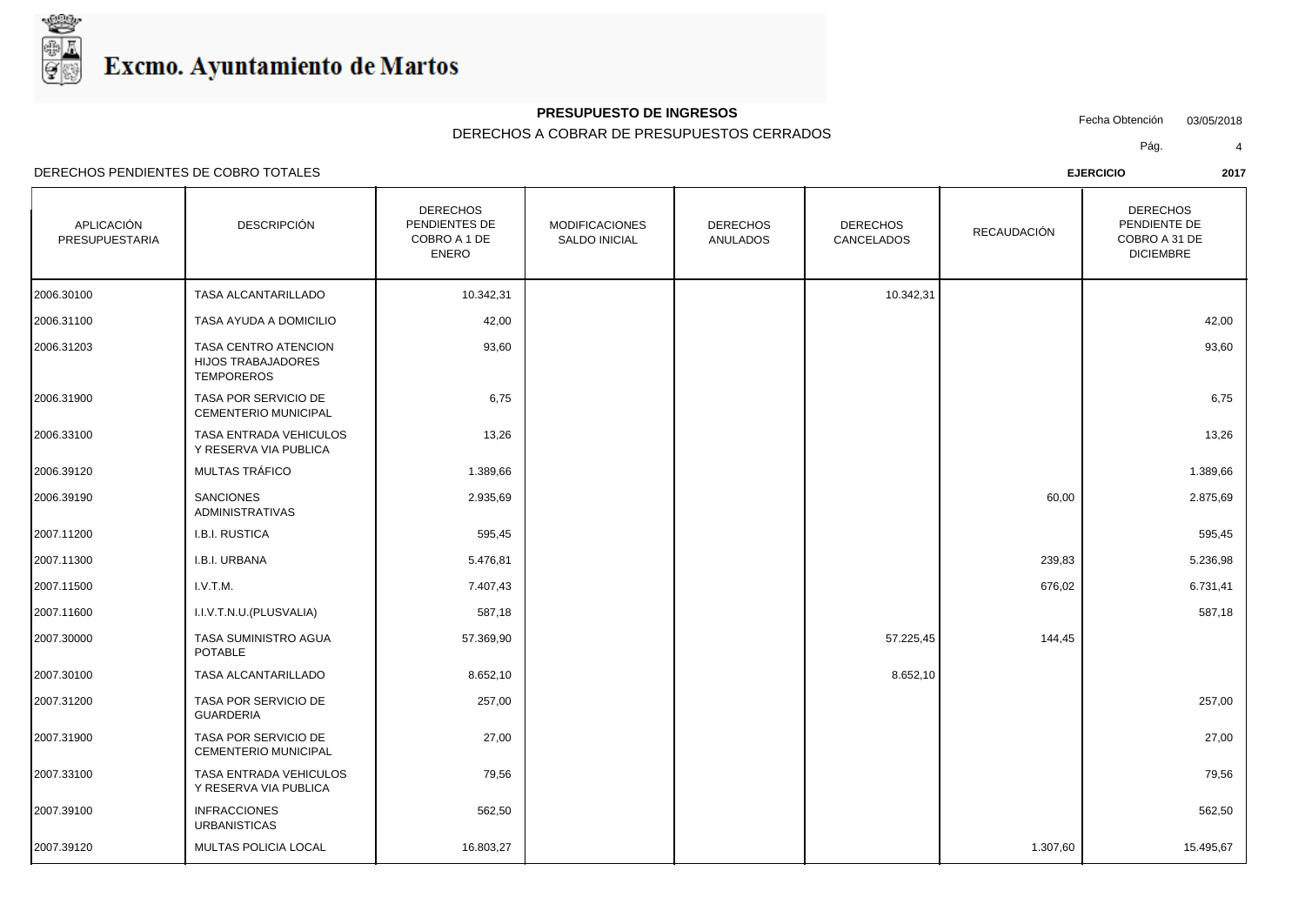

#### **PRESUPUESTO DE INGRESOS**

DERECHOS A COBRAR DE PRESUPUESTOS CERRADOS

Fecha Obtención 03/05/2018

**I** 

Pág. 5

DERECHOS PENDIENTES DE COBRO TOTALES **EJERCICIO 2017**

DE CAPITAL

DE CAPITAL

| APLICACIÓN<br>PRESUPUESTARIA | <b>DESCRIPCIÓN</b>                                                     | <b>DERECHOS</b><br>PENDIENTES DE<br>COBRO A 1 DE<br>ENERO | <b>MODIFICACIONES</b><br><b>SALDO INICIAL</b> | <b>DERECHOS</b><br><b>ANULADOS</b> | <b>DERECHOS</b><br>CANCELADOS | RECAUDACIÓN | <b>DERECHOS</b><br>PENDIENTE DE<br>COBRO A 31 DE<br><b>DICIEMBRE</b> |
|------------------------------|------------------------------------------------------------------------|-----------------------------------------------------------|-----------------------------------------------|------------------------------------|-------------------------------|-------------|----------------------------------------------------------------------|
| 2007.39190                   | MULTAS COERCITIVAS                                                     | 300,51                                                    |                                               |                                    |                               |             | 300,51                                                               |
| 2008.11200                   | I.B.I. RUSTICA                                                         | 709,38                                                    |                                               |                                    |                               | 33,85       | 675,53                                                               |
| 2008.11300                   | I.BI. URBANA                                                           | 9.245,20                                                  |                                               |                                    |                               | 659,06      | 8.586,14                                                             |
| 2008.11500                   | I.V.T.M.                                                               | 11.788,97                                                 |                                               |                                    |                               | 663,48      | 11.125,49                                                            |
| 2008.11600                   | I.I.V.T.N.U.(PLUSVALIA)                                                | 545,10                                                    |                                               |                                    |                               | 306,28      | 238,82                                                               |
| 2008.13000                   | I.A.E.                                                                 | 154,73                                                    |                                               |                                    |                               |             | 154,73                                                               |
| 2008.30000                   | TASA SUMINISTRO AGUA<br>POTABLE                                        | 34.678,99                                                 |                                               |                                    | 33.751,72                     | 927,27      |                                                                      |
| 2008.30100                   | TASA ALCANTARILLADO                                                    | 6.164,49                                                  |                                               |                                    | 6.160,38                      | 4,11        |                                                                      |
| 2008.31203                   | TASA CENTRO ATENCION<br><b>HIJOS TRABAJADORES</b><br><b>TEMPOREROS</b> | 181,00                                                    |                                               |                                    |                               |             | 181,00                                                               |
| 2008.31900                   | <b>TASA POR SERVICIO DE</b>                                            | 33.80                                                     |                                               |                                    |                               | 18.50       | 15.30                                                                |

| 172,38   |        |  |
|----------|--------|--|
| 77,09    |        |  |
| 265,65   |        |  |
| 7.361,65 | 120,00 |  |

JUNTA A.: SUBV. FINALISTAS 13.353,44 2008.75080 13.353,44

2009.11200 I.B.I. RUSTICA 751,11 751,11

| 2008.30100 | TASA ALCANTARILLADO                                                    | 6.164,49 |  | 6.160,38 | 4,11  |        |  |
|------------|------------------------------------------------------------------------|----------|--|----------|-------|--------|--|
| 2008.31203 | TASA CENTRO ATENCION<br><b>HIJOS TRABAJADORES</b><br><b>TEMPOREROS</b> | 181,00   |  |          |       | 181,00 |  |
| 2008.31900 | TASA POR SERVICIO DE<br><b>CEMENTERIO MUNICIPAL</b>                    | 33,80    |  |          | 18,50 | 15,30  |  |
| 2008 33100 | TASA ENTRADA VEHICULOS                                                 | 172 38   |  |          |       | 17238  |  |

| ∠ບບບ.ບ ⊢ວບບ | TAYAT YA YEN YIVIY DE<br><b>CEMENTERIO MUNICIPAL</b> | ິບບ,ບບ    |           | טט,טו     | טט,טו     |  |
|-------------|------------------------------------------------------|-----------|-----------|-----------|-----------|--|
| 2008.33100  | TASA ENTRADA VEHICULOS<br>Y RESERVA VIA PUBLICA      | 172,38    |           |           | 172,38    |  |
| 2008.33900  | TASA OCUP. SUBSUELO,<br>SUELO Y VUELO VIA PUBL.      | 77,09     |           |           | 77,09     |  |
| 2008.35000  | <b>CONTRIB. ESPECIALES</b><br><b>CAMINOS RURALES</b> | 265,65    |           |           | 265,65    |  |
| 2008.39120  | MULTAS POLICIA LOCAL                                 | 7.361,65  | 120,00    | 532,11    | 6.709,54  |  |
| 2008.39610  | CUOTA URB. AMPL.<br>POLIGONO INDUSTRIAL              | 97.014,84 | 19.118,56 | 72.601,42 | 5.294,86  |  |
| 2008.72000  | ESTADO: SUBV. FINALISTAS                             | 40.222,17 |           |           | 40.222,17 |  |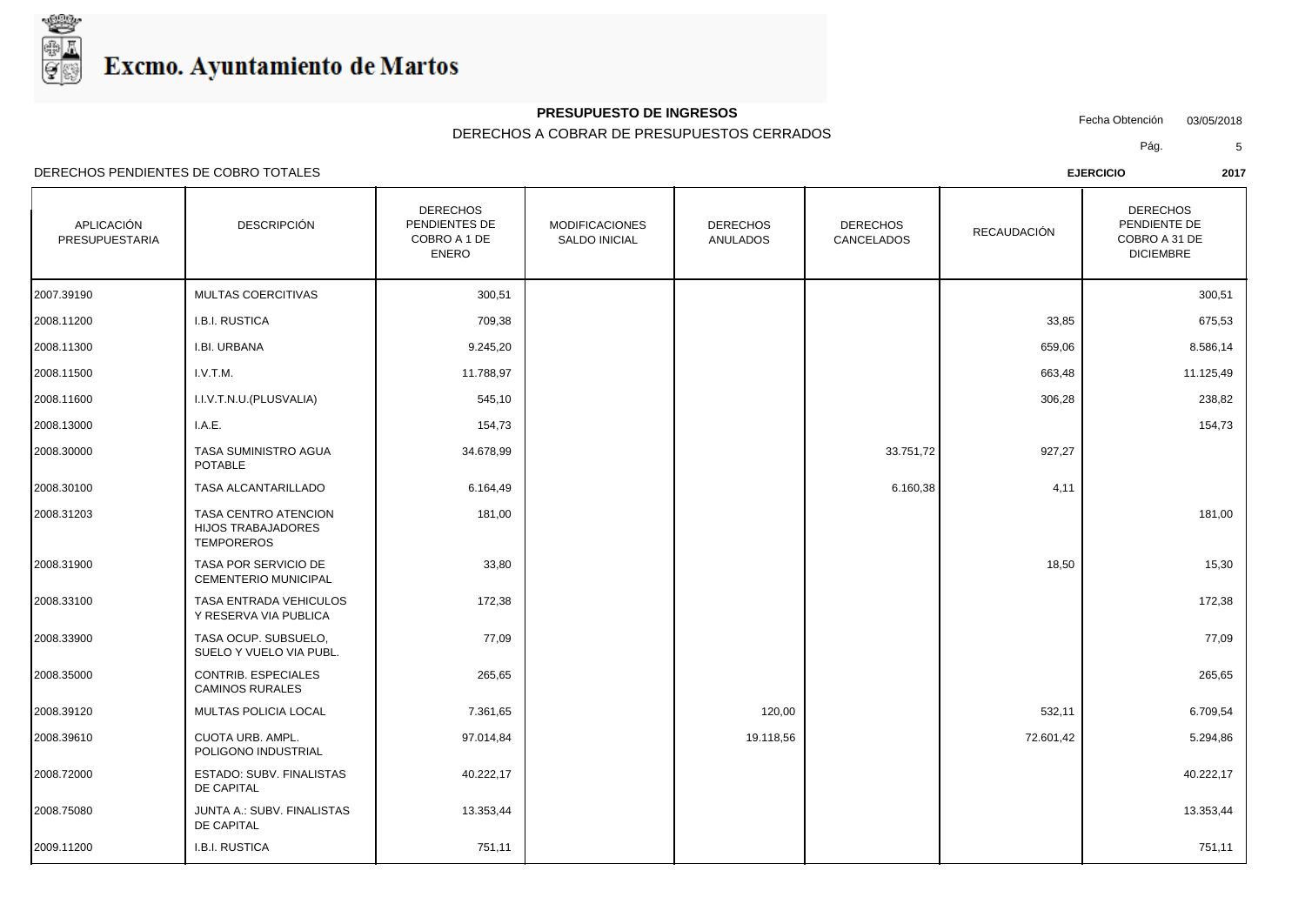

## **PRESUPUESTO DE INGRESOS**

### DERECHOS A COBRAR DE PRESUPUESTOS CERRADOS

Fecha Obtención 03/05/2018

Pág. 6

| <b>APLICACIÓN</b><br><b>PRESUPUESTARIA</b> | DESCRIPCIÓN                                                               | <b>DERECHOS</b><br>PENDIENTES DE<br>COBRO A 1 DE<br><b>ENERO</b> | <b>MODIFICACIONES</b><br>SALDO INICIAL | <b>DERECHOS</b><br>ANULADOS | <b>DERECHOS</b><br>CANCELADOS | RECAUDACIÓN | <b>DERECHOS</b><br>PENDIENTE DE<br>COBRO A 31 DE<br><b>DICIEMBRE</b> |
|--------------------------------------------|---------------------------------------------------------------------------|------------------------------------------------------------------|----------------------------------------|-----------------------------|-------------------------------|-------------|----------------------------------------------------------------------|
| 2009.11300                                 | I.B.I. URBANA                                                             | 16.434,52                                                        |                                        |                             |                               | 1.501,60    | 14.932,92                                                            |
| 2009.11500                                 | I.V.T.M.                                                                  | 18.325,63                                                        |                                        | 61,50                       |                               | 1.352,57    | 16.911,56                                                            |
| 2009.11600                                 | I.I.V.T.N.U.(PLUSVALIA)                                                   | 2.795,50                                                         |                                        |                             |                               |             | 2.795,50                                                             |
| 2009.13000                                 | I.A.E.                                                                    | 188,51                                                           |                                        |                             |                               |             | 188,51                                                               |
| 2009.30000                                 | TASA SUMINISTRO AGUA<br><b>POTABLE</b>                                    | 20.102,22                                                        |                                        |                             |                               | 457,77      | 19.644,45                                                            |
| 2009.30100                                 | TASA ALCANTARILLADO                                                       | 4.955,16                                                         |                                        |                             |                               | 8,41        | 4.946,75                                                             |
| 2009.30200                                 | TASA RECOGIDA BASURAS                                                     | 5.286,39                                                         |                                        | 73,68                       |                               |             | 5.212,71                                                             |
| 2009.31200                                 | TASA POR SERVICIO DE<br><b>GUARDERIA</b>                                  | 297,67                                                           |                                        |                             |                               |             | 297,67                                                               |
| 2009.31203                                 | TASA CENTRO ATENCION<br><b>HIJOS TRABAJADORES</b><br><b>TEMPOREROS</b>    | 120,00                                                           |                                        |                             |                               |             | 120,00                                                               |
| 2009.31900                                 | <b>TASA POR SERVICIO DE</b><br><b>CEMENTERIO MUNICIPAL</b>                | 121,00                                                           |                                        |                             |                               | 13,50       | 107,50                                                               |
| 2009.33100                                 | TASA ENTRADA VEHICULOS<br>Y RESERVA VIA PUBLICA                           | 248,41                                                           |                                        |                             |                               | 10,52       | 237,89                                                               |
| 2009.39100                                 | <b>INFRACCIONES</b><br><b>URBANISTICAS</b>                                | 187,50                                                           |                                        |                             |                               |             | 187,50                                                               |
| 2009.39120                                 | MULTAS POLICIA LOCAL                                                      | 9.155,81                                                         |                                        |                             |                               | 931,71      | 8.224,10                                                             |
| 2010.11200                                 | <b>IMPUESTO SOBRE BIENES</b><br><b>INMUEBLES DE</b><br>NATURALEZA RUSTICA | 891,58                                                           |                                        |                             |                               | 95,54       | 796,04                                                               |
| 2010.11300                                 | <b>IMPUESTO SOBRE BIENES</b><br><b>INMUEBLES DE</b><br>NATURALEZA URBANA  | 48.054,24                                                        |                                        | 5,52                        |                               | 5.071,54    | 42.977,18                                                            |
| 2010.11500                                 | <b>IMPUESTO SOBRE</b><br><b>VEHICULOS DE TRACCION</b><br><b>MECANICA</b>  | 41.427,45                                                        |                                        |                             |                               | 2.954,83    | 38.472,62                                                            |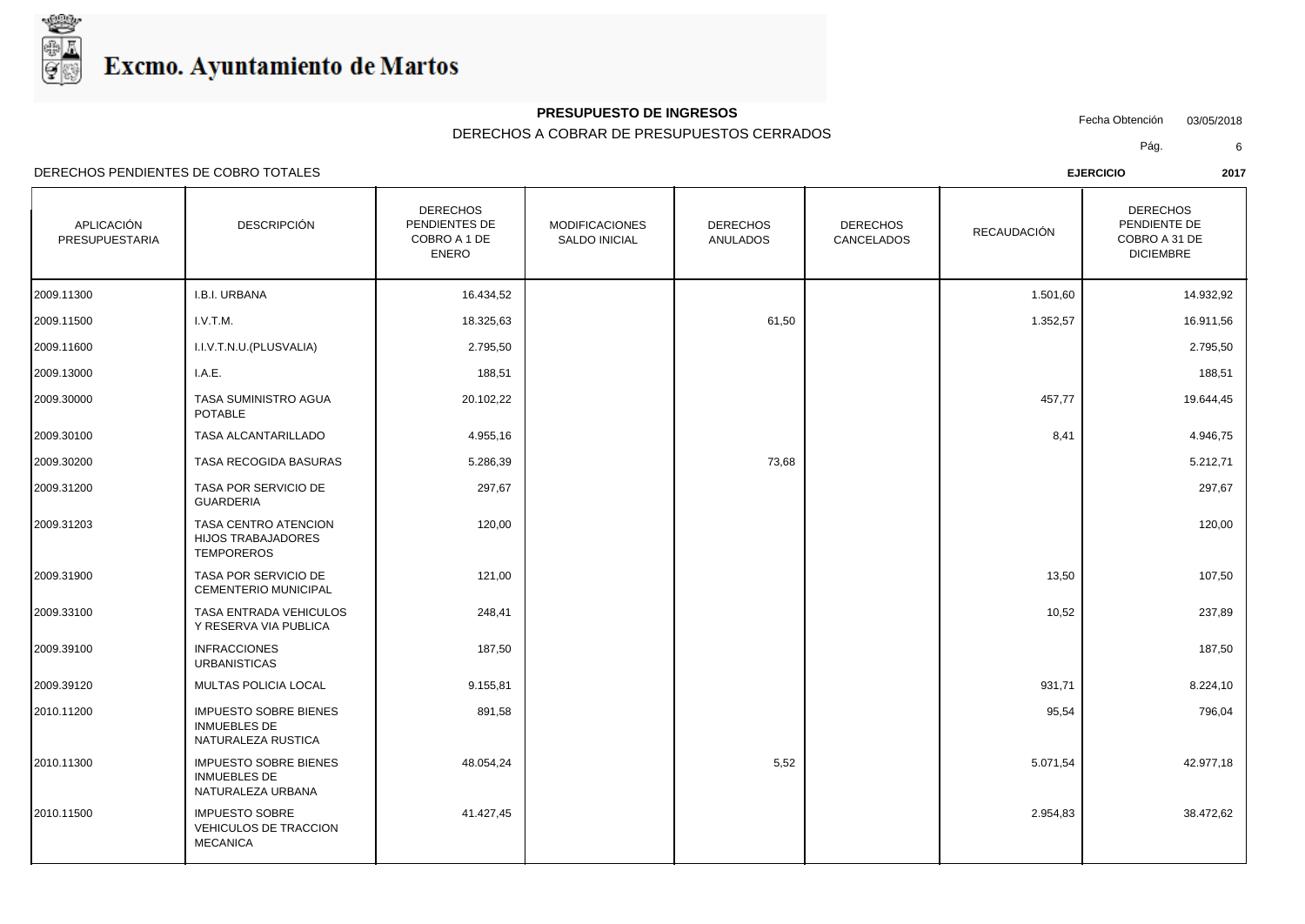

## **PRESUPUESTO DE INGRESOS**

### DERECHOS A COBRAR DE PRESUPUESTOS CERRADOS

Fecha Obtención 03/05/2018

Pág. 7

| APLICACIÓN<br>PRESUPUESTARIA | <b>DESCRIPCIÓN</b>                                                                       | <b>DERECHOS</b><br>PENDIENTES DE<br>COBRO A 1 DE<br><b>ENERO</b> | <b>MODIFICACIONES</b><br>SALDO INICIAL | <b>DERECHOS</b><br><b>ANULADOS</b> | <b>DERECHOS</b><br>CANCELADOS | <b>RECAUDACIÓN</b> | <b>DERECHOS</b><br>PENDIENTE DE<br>COBRO A 31 DE<br><b>DICIEMBRE</b> |
|------------------------------|------------------------------------------------------------------------------------------|------------------------------------------------------------------|----------------------------------------|------------------------------------|-------------------------------|--------------------|----------------------------------------------------------------------|
| 2010.11600                   | <b>IMPUESTO SOBRE</b><br><b>INCREMENTO VALOR</b><br>TERRENOS NATURALEZA<br><b>URBANA</b> | 1.762,75                                                         |                                        |                                    |                               | 86,81              | 1.675,94                                                             |
| 2010.13000                   | <b>IMPUESTO SOBRE</b><br><b>ACTIVIDADES ECONOMICAS</b>                                   | 1.694,95                                                         |                                        |                                    |                               |                    | 1.694,95                                                             |
| 2010.30000                   | <b>TASA SERVICIO</b><br>ABASTECIMIENTO DE AGUA                                           | 31.359,66                                                        |                                        |                                    |                               | 234,74             | 31.124,92                                                            |
| 2010.30100                   | <b>TASA SERVICIO</b><br>ALCANTARILLADO                                                   | 6.989,27                                                         |                                        |                                    |                               | 15,69              | 6.973,58                                                             |
| 2010.30200                   | TASA SERVICIO RECOGIDA<br>DE BASURAS                                                     | 7.701,64                                                         |                                        | 36,84                              |                               | 1.546,38           | 6.118,42                                                             |
| 2010.31200                   | TASA POR SERVICIO DE<br><b>ESCUELA INFANTIL</b>                                          | 69,72                                                            |                                        |                                    |                               |                    | 69,72                                                                |
| 2010.31203                   | TASA CENTRO ATENCION<br>HIJOS TRABAJADORES<br><b>TEMPOREROS</b>                          | 188,78                                                           |                                        |                                    |                               |                    | 188,78                                                               |
| 2010.31900                   | TASA POR SERVICIO DE<br>CEMENTERIO MUNICIPAL                                             | 128,25                                                           |                                        |                                    |                               | 6,75               | 121,50                                                               |
| 2010.31903                   | TASA EMISORA MUNICIPAL                                                                   | 67,20                                                            |                                        |                                    |                               |                    | 67,20                                                                |
| 2010.33100                   | TASA ENTRADA VEHICULOS<br>Y RESERVA VIA PUBLICA                                          | 278,46                                                           |                                        |                                    |                               | 13,26              | 265,20                                                               |
| 2010.39120                   | MULTAS POLICIA LOCAL                                                                     | 22.306,38                                                        |                                        |                                    |                               | 2.896,99           | 19.409,39                                                            |
| 2010.39190                   | OTRAS MULTAS Y<br><b>SANCIONES</b>                                                       | 2.686,12                                                         |                                        |                                    |                               | 91,00              | 2.595,12                                                             |
| 2010.45080                   | <b>OTRAS TRANSF.</b><br>CORRIENTES DE LA ADMON.<br><b>GRAL. JUNTA A.</b>                 | 30.045,00                                                        |                                        |                                    |                               |                    | 30.045,00                                                            |
| 2010.54100                   | ARRENDAMIENTO FINCAS<br><b>URBANAS</b>                                                   | 9.108,65                                                         |                                        |                                    |                               |                    | 9.108,65                                                             |
|                              |                                                                                          |                                                                  |                                        |                                    |                               |                    |                                                                      |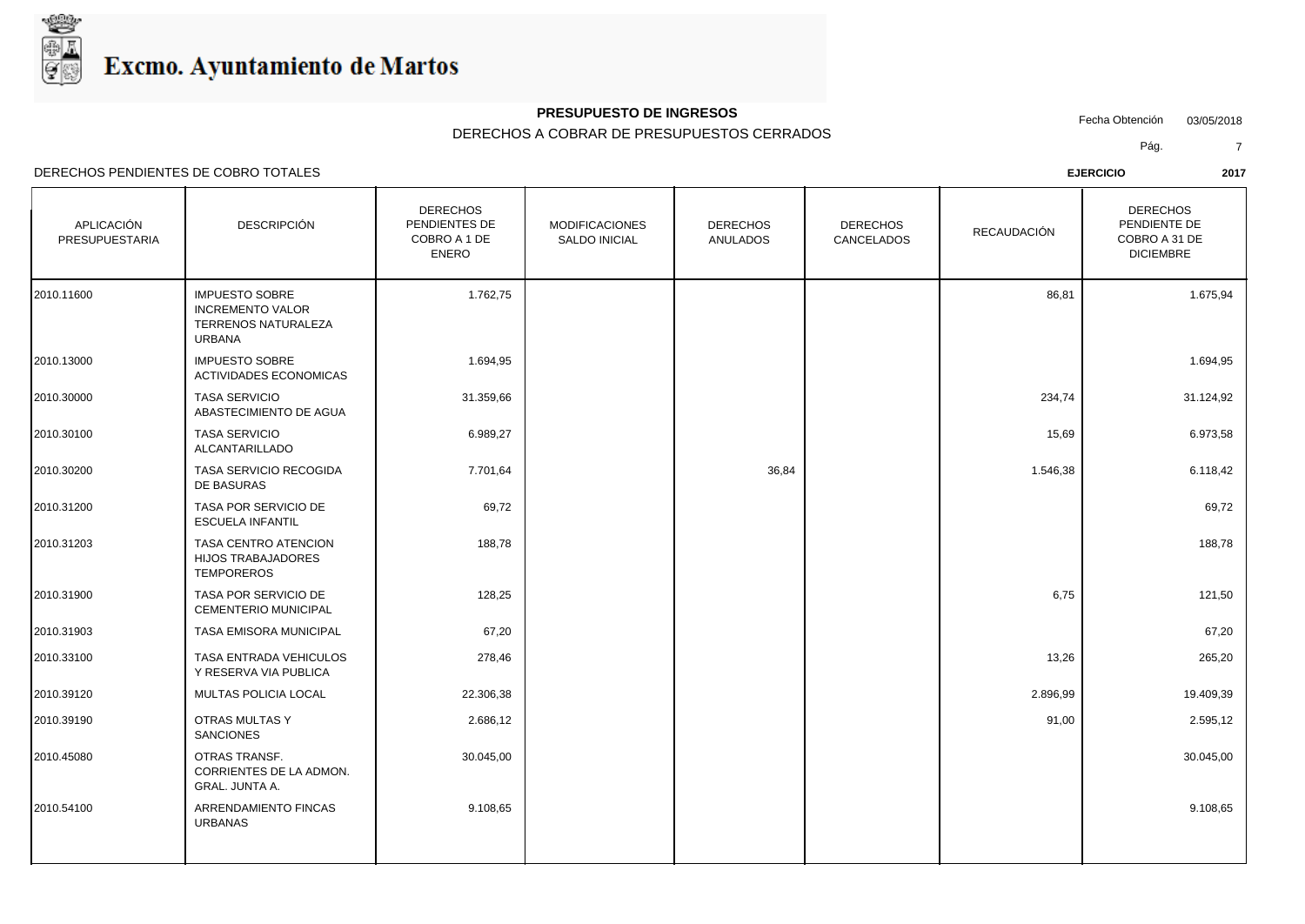

### **PRESUPUESTO DE INGRESOS**

### DERECHOS A COBRAR DE PRESUPUESTOS CERRADOS

Fecha Obtención 03/05/2018

**I** 

Pág. 8

DERECHOS PENDIENTES DE COBRO TOTALES **EJERCICIO 2017**

| APLICACIÓN<br>PRESUPUESTARIA | DESCRIPCIÓN                                                                              | <b>DERECHOS</b><br>PENDIENTES DE<br>COBRO A 1 DE<br>ENERO | <b>MODIFICACIONES</b><br><b>SALDO INICIAL</b> | <b>DERECHOS</b><br>ANULADOS | <b>DERECHOS</b><br>CANCELADOS | RECAUDACIÓN | <b>DERECHOS</b><br>PENDIENTE DE<br>COBRO A 31 DE<br><b>DICIEMBRE</b> |  |
|------------------------------|------------------------------------------------------------------------------------------|-----------------------------------------------------------|-----------------------------------------------|-----------------------------|-------------------------------|-------------|----------------------------------------------------------------------|--|
| 2010.54900                   | OTRAS RENTAS DE BIENES<br><b>INMUEBLES</b>                                               | 360,00                                                    |                                               |                             |                               |             | 360,00                                                               |  |
| 2011.11200                   | <b>IMPUESTO SOBRE BIENES</b><br><b>INMUEBLES DE</b><br>NATURALEZA RUSTICA                | 528,36                                                    |                                               |                             |                               |             | 528,36                                                               |  |
| 2011.11300                   | <b>IMPUESTO SOBRE BIENES</b><br><b>INMUEBLES DE</b><br>NATURALEZA URBANA                 | 64.502,88                                                 |                                               |                             |                               | 7.032,72    | 57.470,16                                                            |  |
| 2011.11500                   | <b>IMPUESTO SOBRE</b><br><b>VEHICULOS DE TRACCION</b><br><b>MECANICA</b>                 | 64.261,84                                                 |                                               |                             |                               | 5.076,95    | 59.184,89                                                            |  |
| 2011.11600                   | <b>IMPUESTO SOBRE</b><br><b>INCREMENTO VALOR</b><br><b>TERRENOS NATURALEZA</b><br>URBANA | 6.254,35                                                  |                                               |                             |                               |             | 6.254,35                                                             |  |
| 2011.13000                   | <b>IMPUESTO SOBRE</b><br>ACTIVIDADES ECONOMICAS                                          | 2.584,94                                                  |                                               |                             |                               |             | 2.584,94                                                             |  |
| 2011.30000                   | <b>TASA SERVICIO</b><br>ABASTECIMIENTO DE AGUA                                           | 23.606,25                                                 |                                               |                             |                               | 14,76       | 23.591,49                                                            |  |
| 2011.30100                   | <b>TASA SERVICIO</b><br>ALCANTARILLADO                                                   | 3.672,29                                                  |                                               |                             |                               |             | 3.672,29                                                             |  |
|                              |                                                                                          |                                                           |                                               |                             |                               |             |                                                                      |  |

|            | ALCANTARILLADO                                           |          |  |        |          |  |
|------------|----------------------------------------------------------|----------|--|--------|----------|--|
| 2011.30200 | TASA SERVICIO RECOGIDA<br>DE BASURAS                     | 8.191,74 |  | 231,07 | 7.960,67 |  |
| 2011.31100 | TASA AYUDA A DOMICILIO                                   | 35,42    |  |        | 35,42    |  |
| 2011.31200 | TASA POR SERVICIO DE<br><b>ESCUELA INFANTIL</b>          | 69,72    |  |        | 69,72    |  |
| 2011.31203 | TASA CENTRO ATENCION<br>HIJOS TRABAJADORES<br>TEMPOREROS | 1.095,11 |  | 80,35  | 1.014,76 |  |
| 2011.33100 | TASA ENTRADA VEHICULOS<br>Y RESERVA VIA PUBLICA          | 570,18   |  | 53,04  | 517,14   |  |
| 2011.33901 | TASA KIOSCOS EN VIA<br><b>PUBLICA</b>                    | 35,00    |  |        | 35,00    |  |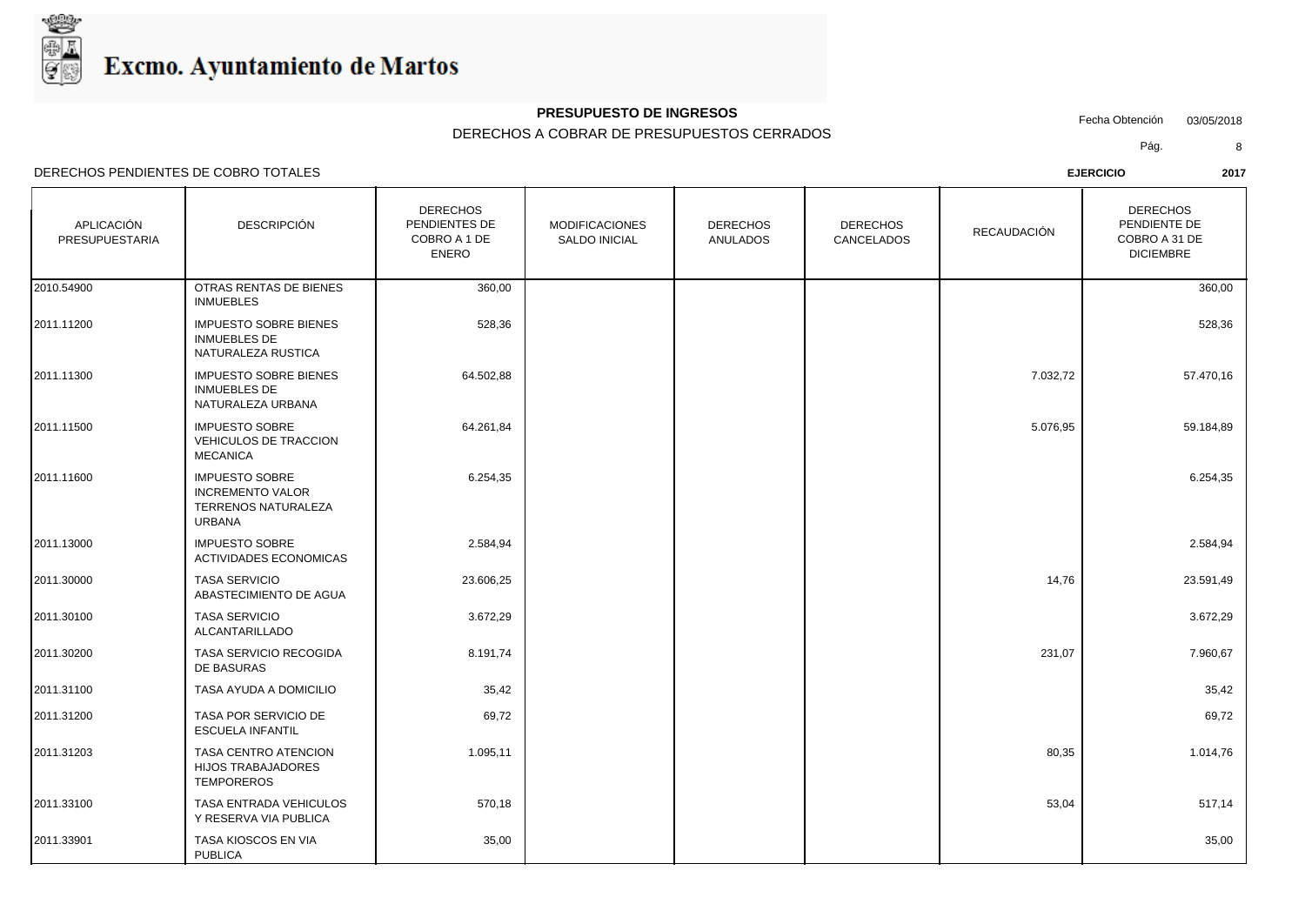

## **PRESUPUESTO DE INGRESOS**

DERECHOS A COBRAR DE PRESUPUESTOS CERRADOS

Fecha Obtención 03/05/2018

Pág. 9

| APLICACIÓN<br>PRESUPUESTARIA | <b>DESCRIPCIÓN</b>                                                                       | <b>DERECHOS</b><br>PENDIENTES DE<br>COBRO A 1 DE<br><b>ENERO</b> | <b>MODIFICACIONES</b><br><b>SALDO INICIAL</b> | <b>DERECHOS</b><br>ANULADOS | <b>DERECHOS</b><br>CANCELADOS | RECAUDACIÓN | <b>DERECHOS</b><br>PENDIENTE DE<br>COBRO A 31 DE<br><b>DICIEMBRE</b> |
|------------------------------|------------------------------------------------------------------------------------------|------------------------------------------------------------------|-----------------------------------------------|-----------------------------|-------------------------------|-------------|----------------------------------------------------------------------|
| 2011.33902                   | TASA PUESTOS, BARRACAS<br>Y DEMAS EN VIA PUBLICA                                         | 67,20                                                            |                                               |                             |                               |             | 67,20                                                                |
| 2011.39120                   | MULTAS POLICIA LOCAL                                                                     | 22.193,45                                                        |                                               |                             |                               | 2.665,80    | 19.527,65                                                            |
| 2011.39190                   | OTRAS MULTAS Y<br><b>SANCIONES</b>                                                       | 100,00                                                           |                                               |                             |                               |             | 100,00                                                               |
| 2011.39610                   | <b>CUOTA URB. AMPL.</b><br>POLIGONO INDUSTRIAL                                           | 455.917,69                                                       |                                               | 432,45                      |                               | 200.224,16  | 255.261,08                                                           |
| 2011.39900                   | ANUNCIOS A CARGO DE<br><b>PARTICULARES</b>                                               | 35,00                                                            |                                               |                             |                               |             | 35,00                                                                |
| 2011.39901                   | RECURSOS EVENTUALES<br>(INDETERMINADOS)                                                  | 23.216,15                                                        |                                               |                             |                               |             | 23.216,15                                                            |
| 2011.45100                   | S.A.E.: APORTACIONES (E.<br>TALLER, CASA OFICIOS)                                        | 39.824,11                                                        |                                               |                             |                               |             | 39.824,11                                                            |
| 2011.54100                   | ARRENDAMIENTO FINCAS<br><b>URBANAS</b>                                                   | 3.636,49                                                         |                                               |                             |                               |             | 3.636,49                                                             |
| 2011.75080                   | <b>JUNTA A.:</b><br>TRANSFERENCIAS DE<br>CAPITAL                                         | 6.743,00                                                         |                                               |                             | 4.889,72                      | 1.853,28    |                                                                      |
| 2012.11200                   | <b>IMPUESTO SOBRE BIENES</b><br><b>INMUEBLES DE</b><br>NATURALEZA RUSTICA                | 6.347,87                                                         |                                               |                             |                               | 39,04       | 6.308,83                                                             |
| 2012.11300                   | <b>IMPUESTO SOBRE BIENES</b><br><b>INMUEBLES DE</b><br>NATURALEZA URBANA                 | 166.183,88                                                       |                                               | 264,11                      |                               | 12.721,59   | 153.198,18                                                           |
| 2012.11500                   | <b>IMPUESTO SOBRE</b><br>VEHICULOS DE TRACCION<br><b>MECANICA</b>                        | 120.463,63                                                       |                                               |                             |                               | 11.131,47   | 109.332,16                                                           |
| 2012.11600                   | <b>IMPUESTO SOBRE</b><br><b>INCREMENTO VALOR</b><br>TERRENOS NATURALEZA<br><b>URBANA</b> | 7.737,33                                                         |                                               |                             |                               | 294,24      | 7.443,09                                                             |
|                              |                                                                                          |                                                                  |                                               |                             |                               |             |                                                                      |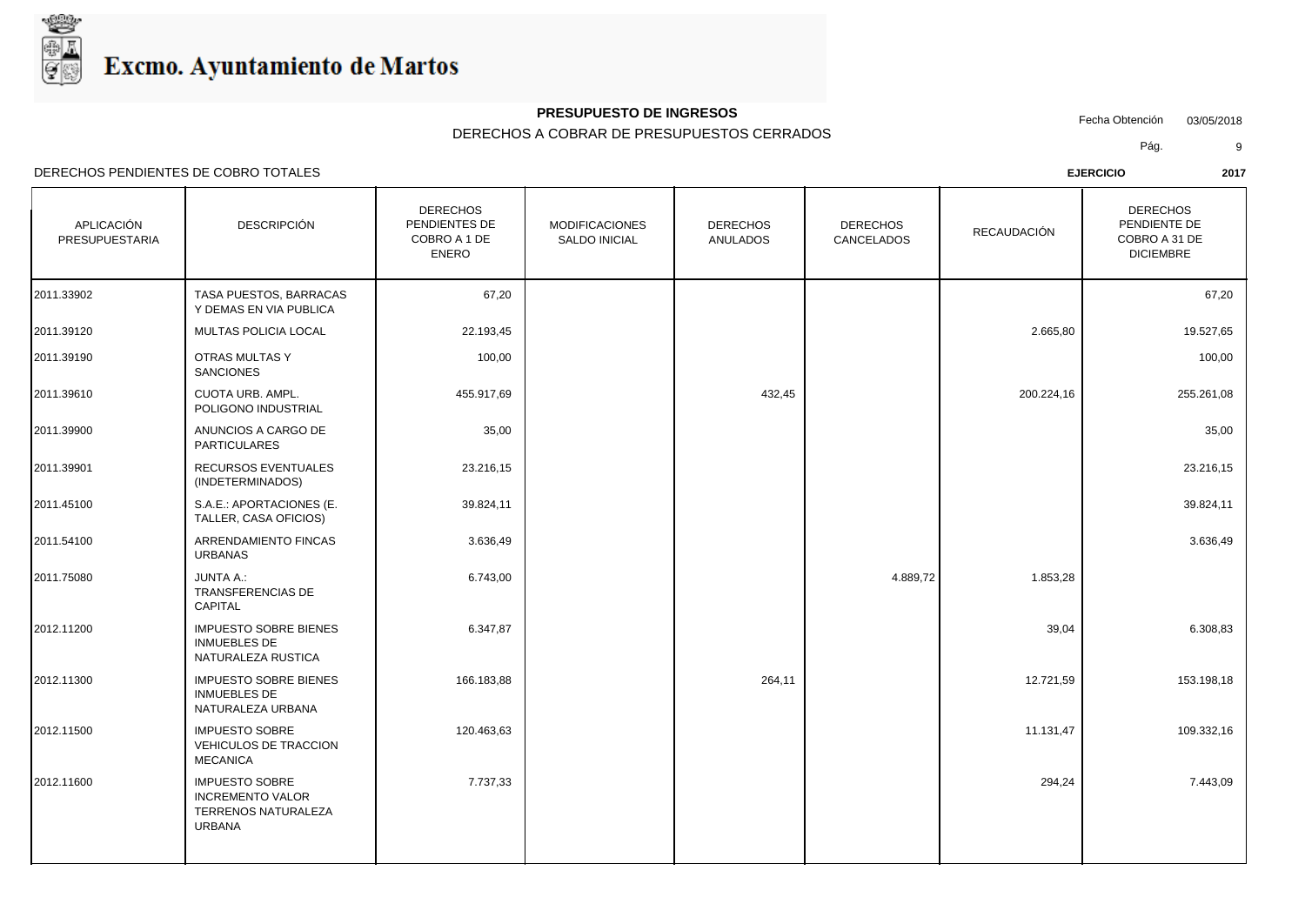

#### **PRESUPUESTO DE INGRESOS**

#### DERECHOS A COBRAR DE PRESUPUESTOS CERRADOS

Fecha Obtención 03/05/2018

Pág. 10

DERECHOS PENDIENTES DE COBRO TOTALES **EJERCICIO 2017**

| APLICACIÓN<br>PRESUPUESTARIA | DESCRIPCIÓN                                                     | <b>DERECHOS</b><br>PENDIENTES DE<br>COBRO A 1 DE<br>ENERO | <b>MODIFICACIONES</b><br><b>SALDO INICIAL</b> | <b>DERECHOS</b><br>ANULADOS | <b>DERECHOS</b><br>CANCELADOS | RECAUDACIÓN | <b>DERECHOS</b><br>PENDIENTE DE<br>COBRO A 31 DE<br><b>DICIEMBRE</b> |  |
|------------------------------|-----------------------------------------------------------------|-----------------------------------------------------------|-----------------------------------------------|-----------------------------|-------------------------------|-------------|----------------------------------------------------------------------|--|
| 2012.13000                   | <b>IMPUESTO SOBRE</b><br>ACTIVIDADES ECONOMICAS                 | 12.691,28                                                 |                                               |                             |                               |             | 12.691,28                                                            |  |
| 2012.30000                   | <b>TASA SERVICIO</b><br>ABASTECIMIENTO DE AGUA                  | 9.665,86                                                  |                                               |                             |                               | 91,12       | 9.574,74                                                             |  |
| 2012.30100                   | <b>TASA SERVICIO</b><br>ALCANTARILLADO                          | 1.454,92                                                  |                                               |                             |                               | 18,48       | 1.436,44                                                             |  |
| 2012.30200                   | <b>TASA SERVICIO RECOGIDA</b><br>DE BASURAS                     | 12.457,14                                                 |                                               | 178,06                      |                               | 349,05      | 11.930,03                                                            |  |
| 2012.31100                   | TASA AYUDA A DOMICILIO                                          | 228,15                                                    |                                               |                             |                               |             | 228,15                                                               |  |
| 2012.31200                   | <b>TASA POR SERVICIO DE</b><br><b>ESCUELA INFANTIL</b>          | 69,72                                                     |                                               |                             |                               |             | 69,72                                                                |  |
| 2012.31202                   | TASA COMEDOR ESCOLAR<br>MUNICIPAL                               | 129,52                                                    |                                               |                             |                               |             | 129,52                                                               |  |
| 2012.31203                   | TASA CENTRO ATENCION<br>HIJOS TRABAJADORES<br><b>TEMPODEPOS</b> | 1.596,67                                                  |                                               |                             |                               | 60,00       | 1.536,67                                                             |  |

|            | DE BASURAS                                                                    |           |        |           |           |  |
|------------|-------------------------------------------------------------------------------|-----------|--------|-----------|-----------|--|
| 2012.31100 | TASA AYUDA A DOMICILIO                                                        | 228,15    |        |           | 228,15    |  |
| 2012.31200 | TASA POR SERVICIO DE<br><b>ESCUELA INFANTIL</b>                               | 69,72     |        |           | 69,72     |  |
| 2012.31202 | TASA COMEDOR ESCOLAR<br><b>MUNICIPAL</b>                                      | 129,52    |        |           | 129,52    |  |
| 2012.31203 | <b>TASA CENTRO ATENCION</b><br><b>HIJOS TRABAJADORES</b><br><b>TEMPOREROS</b> | 1.596,67  |        | 60,00     | 1.536,67  |  |
| 2012.33100 | <b>TASA ENTRADA VEHICULOS</b><br>Y RESERVA VIA PUBLICA                        | 1.003,00  |        | 72,19     | 930,81    |  |
| 2012.33902 | TASA PUESTOS, BARRACAS<br>Y DEMAS EN VIA PUBLICA                              | 336,00    |        |           | 336,00    |  |
| 2012.38900 | REINTEGRO DE PAGOS POR<br><b>OPERACIONES</b><br><b>CORRIENTES</b>             | 32.168,73 |        |           | 32.168,73 |  |
| 2012.39100 | <b>MULTAS POR</b><br><b>INFRACCIONES</b><br><b>URBANISTICAS</b>               | 187,50    |        |           | 187,50    |  |
| 2012.39120 | MULTAS POLICIA LOCAL                                                          | 50.649,87 | 116,67 | 5.459,52  | 45.073,68 |  |
| 2012.39190 | <b>OTRAS MULTAS Y</b><br>SANCIONES                                            | 16.307,33 |        | 19,97     | 16.287,36 |  |
| 2012.39610 | CUOTA URB. AMPL.<br>POLIGONO INDUSTRIAL                                       | 71.701,26 | 328,53 | 39.425,29 | 31.947,44 |  |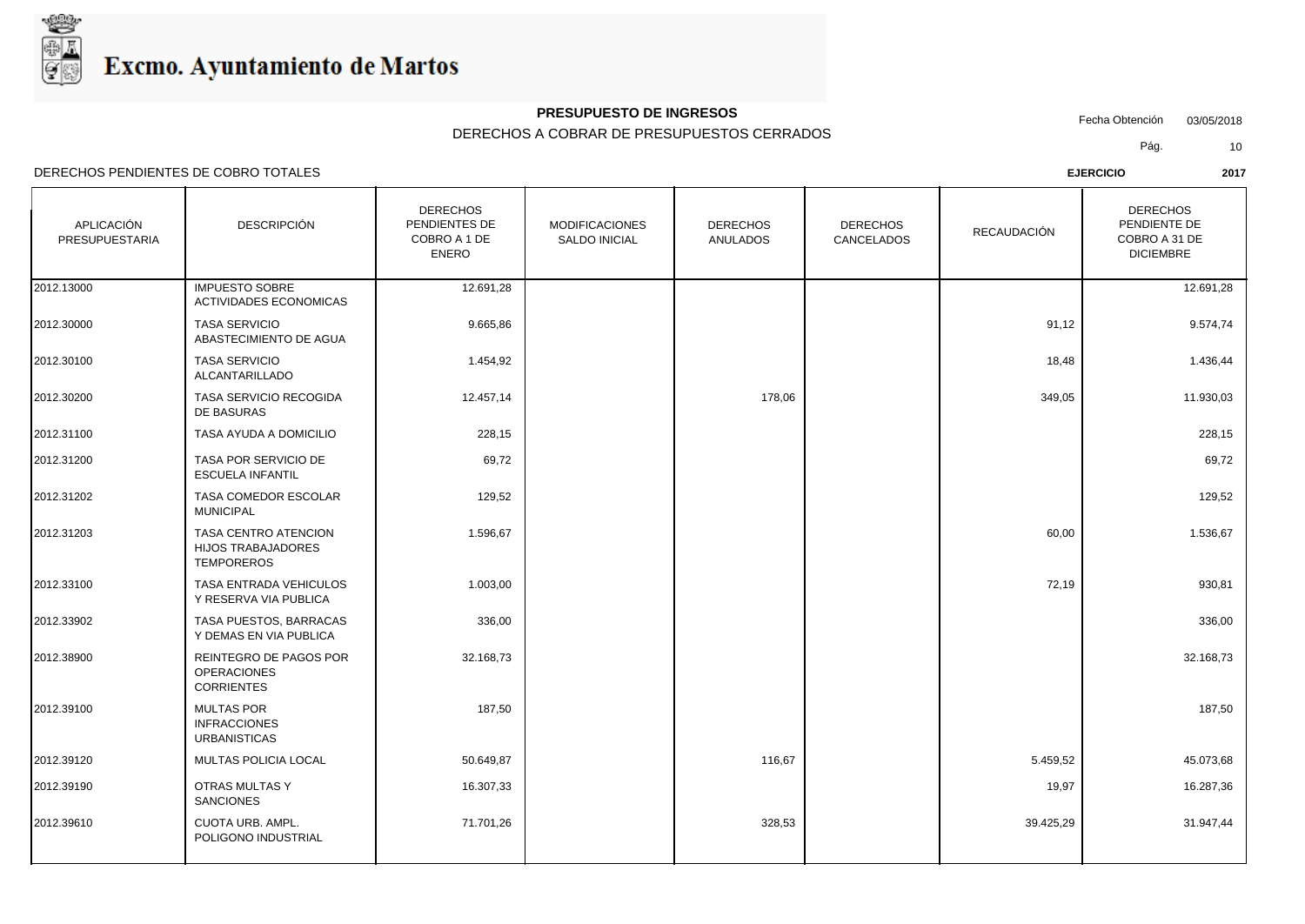

## **PRESUPUESTO DE INGRESOS**

DERECHOS A COBRAR DE PRESUPUESTOS CERRADOS

Fecha Obtención 03/05/2018

Pág. 11

| APLICACIÓN<br>PRESUPUESTARIA | <b>DESCRIPCIÓN</b>                                                                       | <b>DERECHOS</b><br>PENDIENTES DE<br>COBRO A 1 DE<br><b>ENERO</b> | <b>MODIFICACIONES</b><br><b>SALDO INICIAL</b> | <b>DERECHOS</b><br>ANULADOS | <b>DERECHOS</b><br>CANCELADOS | <b>RECAUDACIÓN</b> | <b>DERECHOS</b><br>PENDIENTE DE<br>COBRO A 31 DE<br><b>DICIEMBRE</b> |
|------------------------------|------------------------------------------------------------------------------------------|------------------------------------------------------------------|-----------------------------------------------|-----------------------------|-------------------------------|--------------------|----------------------------------------------------------------------|
| 2012.39901                   | RECURSOS EVENTUALES<br>(INDETERMINADOS)                                                  | 22.771,46                                                        |                                               |                             |                               |                    | 22.771,46                                                            |
| 2012.39903                   | EJECUCION SUBSIDIARIA DE<br><b>OBRAS</b>                                                 | 28.351,02                                                        |                                               |                             |                               |                    | 28.351,02                                                            |
| 2012.54100                   | ARRENDAMIENTO FINCAS<br><b>URBANAS</b>                                                   | 777,70                                                           |                                               |                             |                               |                    | 777,70                                                               |
| 2013.11200                   | <b>IMPUESTO SOBRE BIENES</b><br><b>INMUEBLES DE</b><br>NATURALEZA RUSTICA                | 7.123,81                                                         |                                               |                             |                               | 208,01             | 6.915,80                                                             |
| 2013.11300                   | <b>IMPUESTO SOBRE BIENES</b><br><b>INMUEBLES DE</b><br>NATURALEZA URBANA                 | 243.839,15                                                       |                                               | 1.549,24                    |                               | 20.867,54          | 221.422,37                                                           |
| 2013.11500                   | <b>IMPUESTO SOBRE</b><br>VEHICULOS DE TRACCION<br><b>MECANICA</b>                        | 158.528,99                                                       |                                               | 121,09                      |                               | 11.996,95          | 146.410,95                                                           |
| 2013.11600                   | <b>IMPUESTO SOBRE</b><br><b>INCREMENTO VALOR</b><br>TERRENOS NATURALEZA<br><b>URBANA</b> | 23.716,16                                                        |                                               |                             |                               | 3.117,60           | 20.598,56                                                            |
| 2013.13000                   | <b>IMPUESTO SOBRE</b><br><b>ACTIVIDADES ECONOMICAS</b>                                   | 9.693,20                                                         |                                               |                             |                               |                    | 9.693,20                                                             |
| 2013.30000                   | <b>TASA SERVICIO</b><br>ABASTECIMIENTO DE AGUA                                           | 7.174,08                                                         |                                               |                             |                               | 175,89             | 6.998,19                                                             |
| 2013.30100                   | <b>TASA SERVICIO</b><br>ALCANTARILLADO                                                   | 1.130,34                                                         |                                               |                             |                               | 22,56              | 1.107,78                                                             |
| 2013.30200                   | TASA SERVICIO RECOGIDA<br>DE BASURAS                                                     | 13.996,12                                                        |                                               | 50,80                       |                               | 500,32             | 13.445,00                                                            |
| 2013.31100                   | TASA AYUDA A DOMICILIO                                                                   | 50,05                                                            |                                               |                             |                               |                    | 50,05                                                                |
| 2013.31200                   | TASA POR SERVICIO DE<br><b>ESCUELA INFANTIL</b>                                          | 278,88                                                           |                                               |                             |                               |                    | 278,88                                                               |
| 2013.31202                   | TASA COMEDOR ESCOLAR<br><b>MUNICIPAL</b>                                                 | 311,57                                                           |                                               |                             |                               |                    | 311,57                                                               |
|                              |                                                                                          |                                                                  |                                               |                             |                               |                    |                                                                      |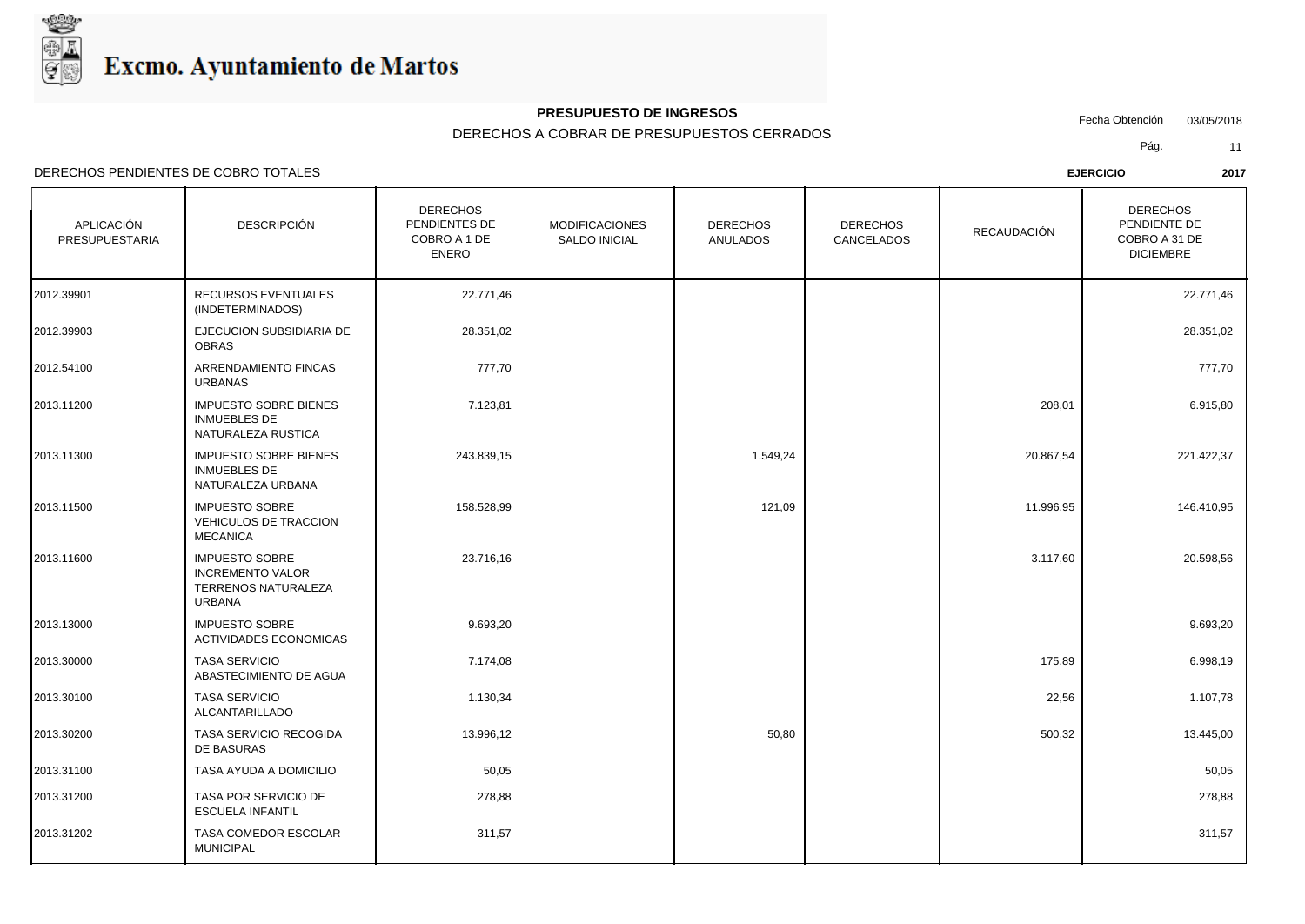

## **PRESUPUESTO DE INGRESOS**

DERECHOS A COBRAR DE PRESUPUESTOS CERRADOS

Fecha Obtención 03/05/2018

DERECHOS PENDIENTES DE COBRO TOTALES **EJERCICIO 2017**

Pág. 12

| APLICACIÓN<br>PRESUPUESTARIA | <b>DESCRIPCIÓN</b>                                                     | <b>DERECHOS</b><br>PENDIENTES DE<br>COBRO A 1 DE<br><b>ENERO</b> | <b>MODIFICACIONES</b><br>SALDO INICIAL | <b>DERECHOS</b><br>ANULADOS | <b>DERECHOS</b><br>CANCELADOS | RECAUDACIÓN | <b>DERECHOS</b><br>PENDIENTE DE<br>COBRO A 31 DE<br><b>DICIEMBRE</b> |
|------------------------------|------------------------------------------------------------------------|------------------------------------------------------------------|----------------------------------------|-----------------------------|-------------------------------|-------------|----------------------------------------------------------------------|
| 2013.31902                   | <b>TASA ESTACION DE</b><br><b>AUTOBUSES</b>                            | 428,00                                                           |                                        |                             |                               |             | 428,00                                                               |
| 2013.32200                   | CEDULAS DE<br>HABITABILIDAD Y LICENCIAS<br>DE 1ª OCUPACION             | 152,78                                                           |                                        |                             |                               |             | 152,78                                                               |
| 2013.32500                   | <b>TASA EXPEDICION</b><br>DOCUMENTOS ADTVOS.,<br>UTIL. FOTOCOP. Y FAX. | 16,95                                                            |                                        |                             |                               |             | 16,95                                                                |
| 2013.32600                   | TASA POR RETIRADA DE<br>VEHICULOS DE LA VIA<br><b>PUBLICA</b>          | 100,30                                                           |                                        |                             |                               |             | 100,30                                                               |
| 2013.33100                   | TASA ENTRADA VEHICULOS<br>Y RESERVA VIA PUBLICA                        | 1.790,10                                                         |                                        |                             |                               | 238,68      | 1.551,42                                                             |
| 2013.33500                   | TASA POR OCUPACION DE<br>LA VIA PUBLICA CON<br>TERRAZAS                | 174,40                                                           |                                        |                             |                               |             | 174,40                                                               |
| 2013.33900                   | <b>TASA OCUPACION</b><br>SUBSUELO, SUELO DE LA<br><b>VIA PUBLICA</b>   | 125,26                                                           |                                        |                             |                               |             | 125,26                                                               |
| 2013.33902                   | TASA PUESTOS, BARRACAS<br>Y DEMAS EN VIA PUBLICA                       | 889,82                                                           |                                        |                             |                               | 86,86       | 802,96                                                               |
| 2013.38900                   | REINTEGRO DE PAGOS POR<br><b>OPERACIONES</b><br><b>CORRIENTES</b>      | 208,22                                                           |                                        |                             |                               |             | 208,22                                                               |
| 2013.39120                   | MULTAS POLICIA LOCAL                                                   | 68.343,39                                                        |                                        | 1.500,00                    |                               | 4.265,49    | 62.577,90                                                            |
| 2013.39190                   | OTRAS MULTAS Y<br><b>SANCIONES</b>                                     | 34.002,15                                                        |                                        |                             |                               | 120,00      | 33.882,15                                                            |
| 2013.39610                   | CUOTA URB. AMPL.<br>POLIGONO INDUSTRIAL                                | 45.251,09                                                        |                                        | 0,04                        |                               | 3.466,86    | 41.784,19                                                            |
| 2013.39901                   | RECURSOS EVENTUALES<br>(INDETERMINADOS)                                | 1.553,83                                                         |                                        |                             |                               |             | 1.553,83                                                             |
|                              |                                                                        |                                                                  |                                        |                             |                               |             |                                                                      |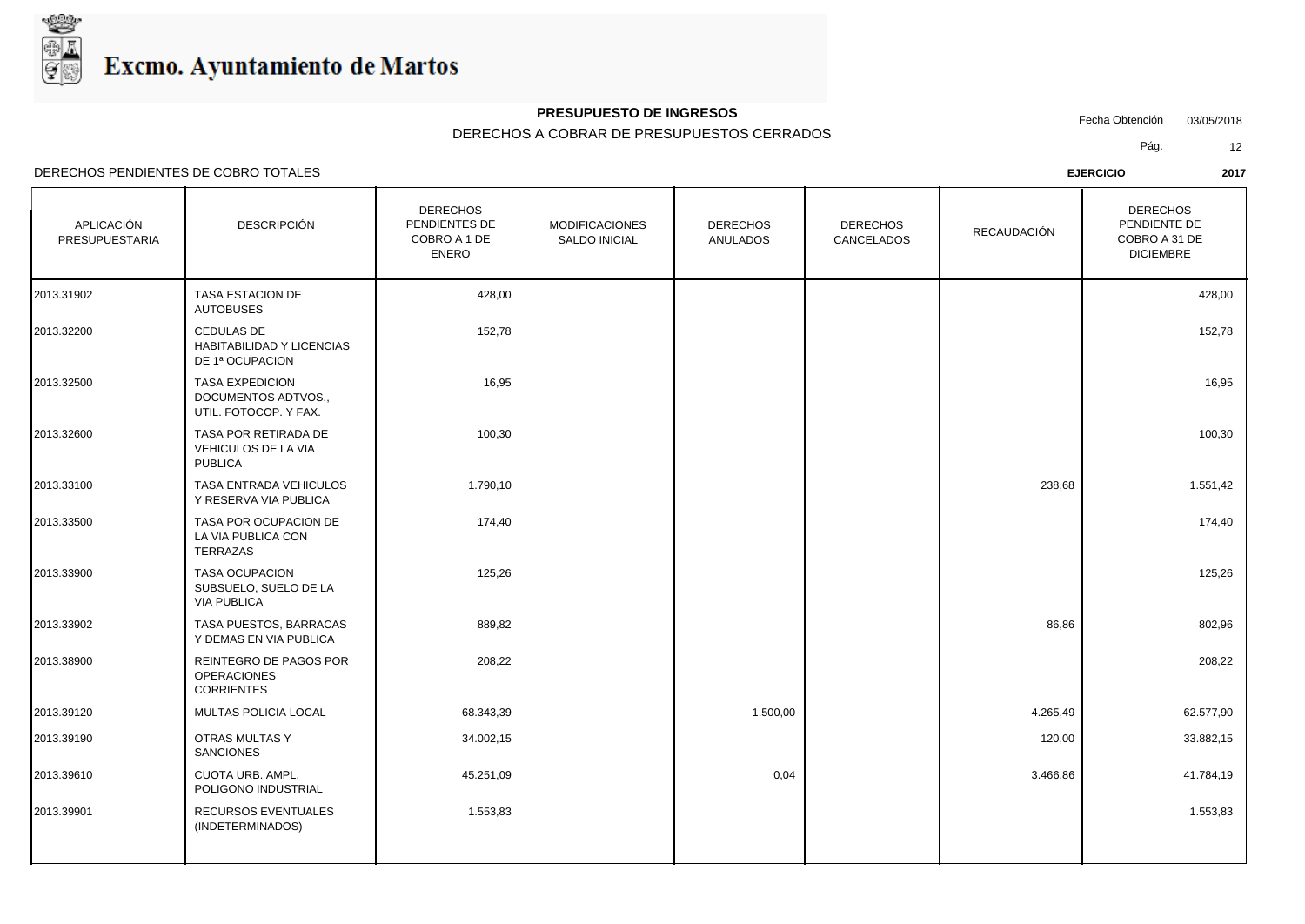

## **PRESUPUESTO DE INGRESOS**

DERECHOS A COBRAR DE PRESUPUESTOS CERRADOS

Fecha Obtención 03/05/2018

DERECHOS PENDIENTES DE COBRO TOTALES **EJERCICIO 2017**

Pág. 13

| APLICACIÓN<br>PRESUPUESTARIA | <b>DESCRIPCIÓN</b>                                                                              | <b>DERECHOS</b><br>PENDIENTES DE<br>COBRO A 1 DE<br><b>ENERO</b> | <b>MODIFICACIONES</b><br>SALDO INICIAL | <b>DERECHOS</b><br><b>ANULADOS</b> | <b>DERECHOS</b><br>CANCELADOS | <b>RECAUDACIÓN</b> | <b>DERECHOS</b><br>PENDIENTE DE<br>COBRO A 31 DE<br><b>DICIEMBRE</b> |  |
|------------------------------|-------------------------------------------------------------------------------------------------|------------------------------------------------------------------|----------------------------------------|------------------------------------|-------------------------------|--------------------|----------------------------------------------------------------------|--|
| 2013.54100                   | ARRENDAMIENTO FINCAS<br><b>URBANAS</b>                                                          | 2.046,64                                                         |                                        |                                    |                               |                    | 2.046,64                                                             |  |
| 2013.55901                   | <b>CONCESIONES</b><br><b>EXPLOTACIONES BARES,</b><br>RESTAURANTES, CAFES Y<br><b>OTROS</b>      | 11.880,04                                                        |                                        |                                    |                               |                    | 11.880,04                                                            |  |
| 2013.72000                   | TRANSF. DE CAPITAL DE LA<br>ADMON. GRAL. DEL ESTADO                                             | 70.868,34                                                        |                                        |                                    |                               |                    | 70.868,34                                                            |  |
| 2014.11200                   | <b>IMPUESTO SOBRE BIENES</b><br><b>INMUEBLES DE</b><br>NATURALEZA RUSTICA                       | 13.894,08                                                        |                                        |                                    |                               | 441,17             | 13.452,91                                                            |  |
| 2014.11300                   | <b>IMPUESTO SOBRE BIENES</b><br><b>INMUEBLES DE</b><br>NATURALEZA URBANA                        | 335.578,55                                                       |                                        | 2.002,80                           |                               | 42.693,46          | 290.882,29                                                           |  |
| 2014.11500                   | <b>IMPUESTO SOBRE</b><br>VEHICULOS DE TRACCION<br><b>MECANICA</b>                               | 173.286,70                                                       |                                        | 154,08                             |                               | 12.987,36          | 160.145,26                                                           |  |
| 2014.11600                   | <b>IMPUESTO SOBRE</b><br><b>INCREMENTO VALOR</b><br><b>TERRENOS NATURALEZA</b><br><b>URBANA</b> | 29.336,21                                                        |                                        |                                    |                               | 1.632,24           | 27.703,97                                                            |  |
| 2014.13000                   | <b>IMPUESTO SOBRE</b><br><b>ACTIVIDADES ECONOMICAS</b>                                          | 7.351,48                                                         |                                        |                                    |                               | 256,40             | 7.095,08                                                             |  |
| 2014.29000                   | <b>IMPUESTO SOBRE</b><br>CONSTRUCCIONES,<br><b>INSTALACIONES Y OBRAS</b>                        | 525,32                                                           |                                        |                                    |                               |                    | 525,32                                                               |  |
| 2014.30000                   | <b>TASA SERVICIO</b><br>ABASTECIMIENTO DE AGUA                                                  | 7.068,88                                                         |                                        |                                    |                               | 339,50             | 6.729,38                                                             |  |
| 2014.30100                   | <b>TASA SERVICIO</b><br>ALCANTARILLADO                                                          | 1.362,88                                                         |                                        |                                    |                               | 48,35              | 1.314,53                                                             |  |
| 2014.30200                   | TASA SERVICIO RECOGIDA<br>DE BASURAS                                                            | 10.242,32                                                        |                                        | 12,70                              |                               | 627,55             | 9.602,07                                                             |  |
| 2014.31100                   | TASA AYUDA A DOMICILIO                                                                          | 5,20                                                             |                                        |                                    |                               |                    | 5,20                                                                 |  |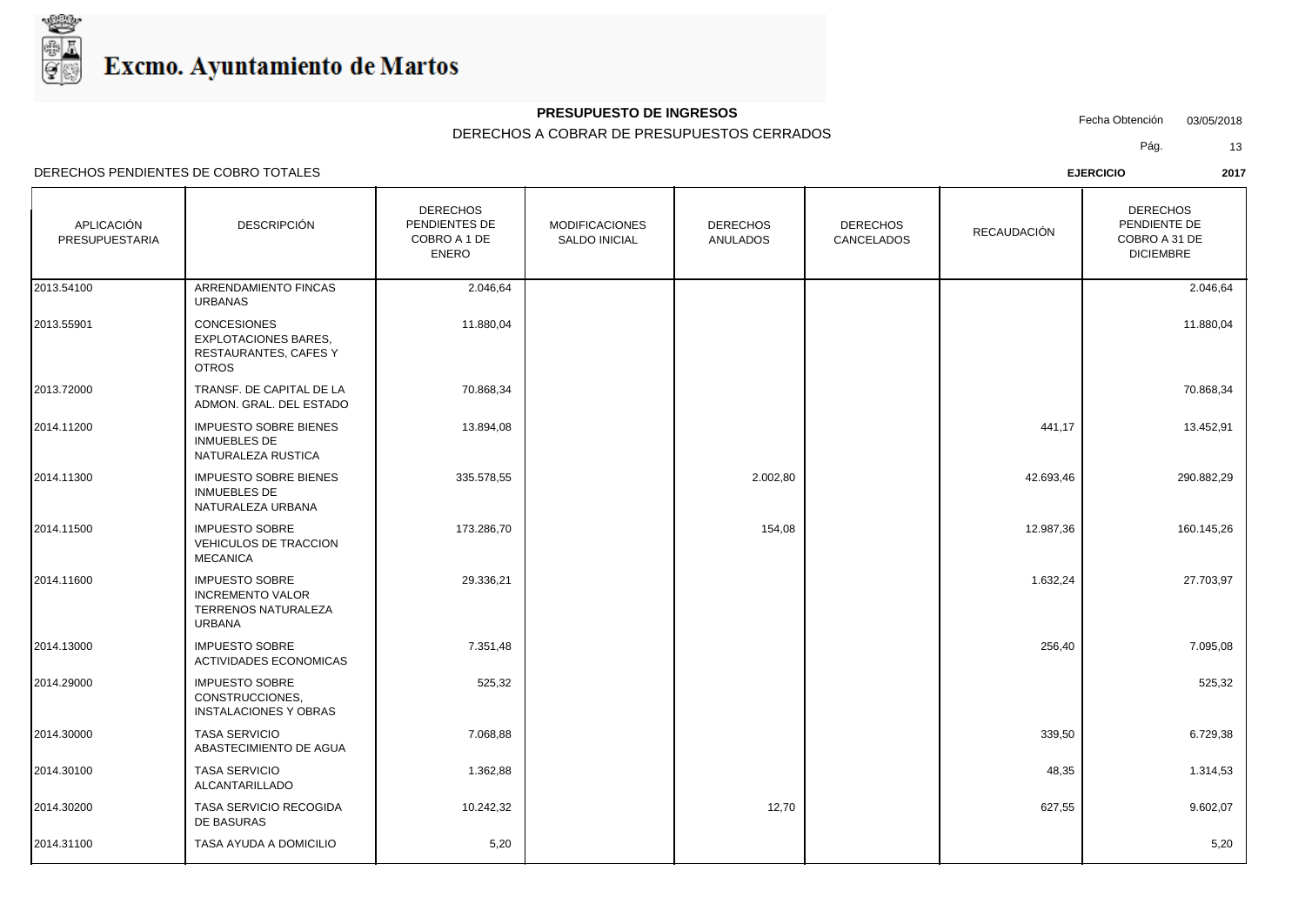

## **PRESUPUESTO DE INGRESOS**

### DERECHOS A COBRAR DE PRESUPUESTOS CERRADOS

Fecha Obtención 03/05/2018

Pág. 14

DERECHOS PENDIENTES DE COBRO TOTALES **EJERCICIO 2017**

DERECHOS

| APLICACIÓN<br>PRESUPUESTARIA | <b>DESCRIPCIÓN</b>                                                     | <b>DERECHOS</b><br>PENDIENTES DE<br>COBRO A 1 DE<br><b>ENERO</b> | <b>MODIFICACIONES</b><br><b>SALDO INICIAL</b> | <b>DERECHOS</b><br>ANULADOS | <b>DERECHOS</b><br>CANCELADOS | RECAUDACIÓN | <b>DERECHOS</b><br>PENDIENTE DE<br>COBRO A 31 DE<br><b>DICIEMBRE</b> |
|------------------------------|------------------------------------------------------------------------|------------------------------------------------------------------|-----------------------------------------------|-----------------------------|-------------------------------|-------------|----------------------------------------------------------------------|
| 2014.31200                   | TASA POR SERVICIO DE<br><b>ESCUELA INFANTIL</b>                        | 708,18                                                           |                                               |                             |                               | 139,44      | 568,74                                                               |
| 2014.31902                   | <b>TASA ESTACION DE</b><br><b>AUTOBUSES</b>                            | 160,50                                                           |                                               |                             |                               |             | 160,50                                                               |
| 2014.31903                   | TASA EMISORA MUNICIPAL                                                 | 334,13                                                           |                                               |                             |                               |             | 334,13                                                               |
| 2014.32100                   | <b>TASA LICENCIAS</b><br><b>URBANISTICAS</b>                           | 133,95                                                           |                                               |                             |                               |             | 133,95                                                               |
| 2014.32200                   | CEDULAS DE<br>HABITABILIDAD Y LICENCIAS<br>DE 1ª OCUPACION             | 15,00                                                            |                                               |                             |                               |             | 15,00                                                                |
| 2014.32500                   | <b>TASA EXPEDICION</b><br>DOCUMENTOS ADTVOS.,<br>UTIL. FOTOCOP. Y FAX. | 37,35                                                            |                                               |                             |                               |             | 37,35                                                                |
| 2014.33100                   | TASA ENTRADA VEHICULOS<br>Y RESERVA VIA PUBLICA                        | 2.328,25                                                         |                                               |                             |                               | 222,41      | 2.105,84                                                             |
| 2014.33400                   | TASA POR APERTURA DE<br>CALAS Y ZANJAS EN LA VIA<br><b>PUBLICA</b>     | 32,71                                                            |                                               |                             |                               |             | 32,71                                                                |
| 2014.33902                   | TASA PUESTOS, BARRACAS<br>Y DEMAS EN VIA PUBLICA                       | 487,20                                                           |                                               |                             |                               | 151,20      | 336,00                                                               |
| 2014.38900                   | REINTEGRO DE PAGOS POR<br><b>OPERACIONES</b><br><b>CORRIENTES</b>      | 13.621,92                                                        |                                               |                             |                               |             | 13.621,92                                                            |
| 2014.39120                   | <b>MULTAS POLICIA LOCAL</b>                                            | 62.385,82                                                        |                                               |                             |                               | 4.096,79    | 58.289,03                                                            |
| 2014.39190                   | OTRAS MULTAS Y<br><b>SANCIONES</b>                                     | 48.264,36                                                        |                                               |                             |                               | 180,00      | 48.084,36                                                            |
| 2014.39610                   | CUOTA URB. AMPL.<br>POLIGONO INDUSTRIAL                                | 12.464,56                                                        |                                               | 0,01                        |                               | 7.382,18    | 5.082,37                                                             |
| 2014.45080                   | OTRAS TRANSF.<br>CORRIENTES DE LA ADMON.<br><b>GRAL. JUNTA A.</b>      | 9.533,08                                                         |                                               |                             |                               | 5.392,36    | 4.140,72                                                             |
|                              |                                                                        |                                                                  |                                               |                             |                               |             |                                                                      |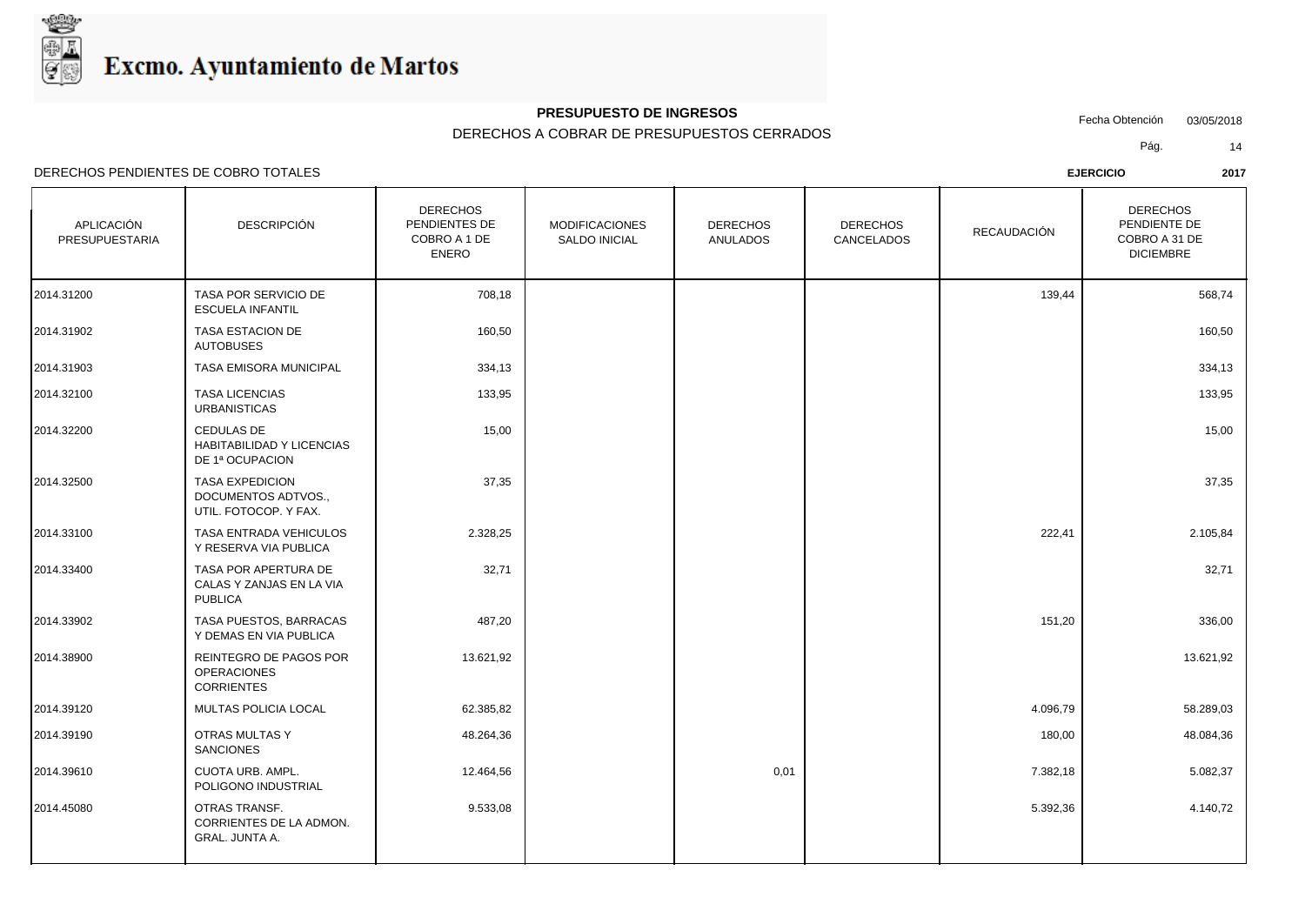

## **PRESUPUESTO DE INGRESOS**

DERECHOS A COBRAR DE PRESUPUESTOS CERRADOS

Fecha Obtención 03/05/2018

DERECHOS PENDIENTES DE COBRO TOTALES **EJERCICIO 2017**

Pág. 15

| APLICACIÓN<br>PRESUPUESTARIA | <b>DESCRIPCIÓN</b>                                                                         | <b>DERECHOS</b><br>PENDIENTES DE<br>COBRO A 1 DE<br><b>ENERO</b> | <b>MODIFICACIONES</b><br><b>SALDO INICIAL</b> | <b>DERECHOS</b><br><b>ANULADOS</b> | <b>DERECHOS</b><br>CANCELADOS | RECAUDACIÓN | <b>DERECHOS</b><br>PENDIENTE DE<br>COBRO A 31 DE<br><b>DICIEMBRE</b> |
|------------------------------|--------------------------------------------------------------------------------------------|------------------------------------------------------------------|-----------------------------------------------|------------------------------------|-------------------------------|-------------|----------------------------------------------------------------------|
| 2014.45102                   | S.A.E.: SERVICIO<br><b>ORIENTACION</b><br>PROFESIONAL                                      | 1.124,42                                                         |                                               |                                    |                               | 1.124,42    |                                                                      |
| 2014.54100                   | ARRENDAMIENTO FINCAS<br><b>URBANAS</b>                                                     | 2.798,83                                                         |                                               |                                    |                               | 41,53       | 2.757,30                                                             |
| 2014.55901                   | <b>CONCESIONES</b><br><b>EXPLOTACIONES BARES.</b><br>RESTAURANTES, CAFES Y<br><b>OTROS</b> | 2.750,00                                                         |                                               |                                    |                               |             | 2.750,00                                                             |
| 2015.11200                   | <b>IMPUESTO SOBRE BIENES</b><br><b>INMUEBLES DE</b><br>NATURALEZA RUSTICA                  | 10.948,85                                                        |                                               | 147,78                             |                               | 871,76      | 9.929,31                                                             |
| 2015.11300                   | <b>IMPUESTO SOBRE BIENES</b><br><b>INMUEBLES DE</b><br>NATURALEZA URBANA                   | 237.776,74                                                       |                                               | 6.304,39                           |                               | 32.101,86   | 199.370,49                                                           |
| 2015.11500                   | <b>IMPUESTO SOBRE</b><br>VEHICULOS DE TRACCION<br><b>MECANICA</b>                          | 186.521,66                                                       |                                               | 378,48                             |                               | 17.464,21   | 168.678,97                                                           |
| 2015.11600                   | <b>IMPUESTO SOBRE</b><br><b>INCREMENTO VALOR</b><br>TERRENOS NATURALEZA<br><b>URBANA</b>   | 59.843,04                                                        |                                               |                                    |                               | 5.115,01    | 54.728,03                                                            |
| 2015.13000                   | <b>IMPUESTO SOBRE</b><br><b>ACTIVIDADES ECONOMICAS</b>                                     | 6.255,56                                                         |                                               |                                    |                               | 616,89      | 5.638,67                                                             |
| 2015.29000                   | <b>IMPUESTO SOBRE</b><br>CONSTRUCCIONES.<br><b>INSTALACIONES Y OBRAS</b>                   | 12.768,51                                                        |                                               |                                    |                               |             | 12.768,51                                                            |
| 2015.30000                   | <b>TASA SERVICIO</b><br>ABASTECIMIENTO DE AGUA                                             | 8.470,74                                                         |                                               |                                    |                               | 1.102,78    | 7.367,96                                                             |
| 2015.30100                   | <b>TASA SERVICIO</b><br>ALCANTARILLADO                                                     | 2.090,07                                                         |                                               |                                    |                               | 262,38      | 1.827,69                                                             |
| 2015.30200                   | TASA SERVICIO RECOGIDA<br>DE BASURAS                                                       | 12.593,57                                                        |                                               | 186,19                             |                               | 163,85      | 12.243,53                                                            |
|                              |                                                                                            |                                                                  |                                               |                                    |                               |             |                                                                      |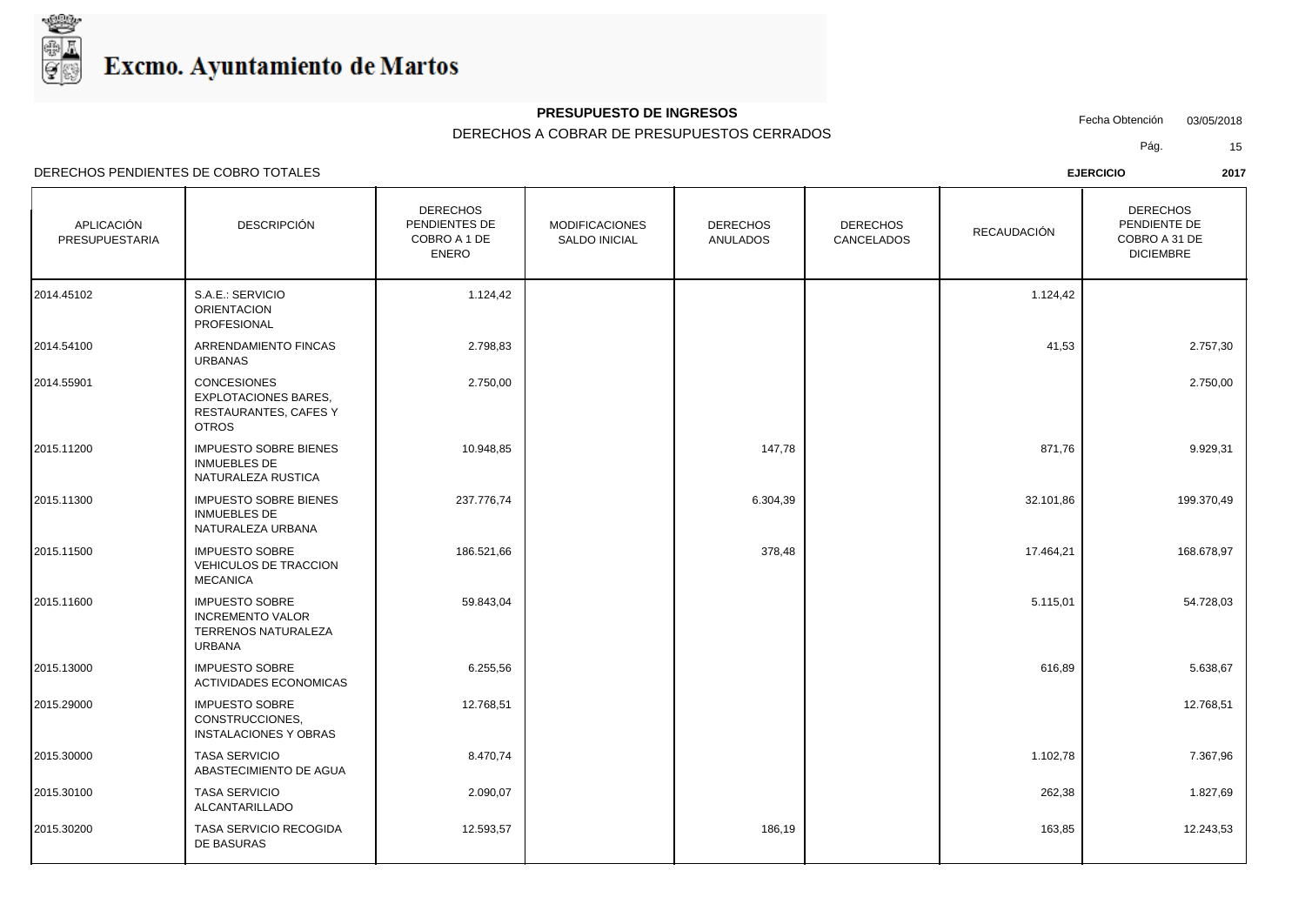

## **PRESUPUESTO DE INGRESOS**

DERECHOS A COBRAR DE PRESUPUESTOS CERRADOS

Fecha Obtención 03/05/2018

Pág. 16

| APLICACIÓN<br>PRESUPUESTARIA | <b>DESCRIPCIÓN</b>                                                     | <b>DERECHOS</b><br>PENDIENTES DE<br>COBRO A 1 DE<br><b>ENERO</b> | <b>MODIFICACIONES</b><br><b>SALDO INICIAL</b> | <b>DERECHOS</b><br><b>ANULADOS</b> | <b>DERECHOS</b><br>CANCELADOS | <b>RECAUDACIÓN</b> | <b>DERECHOS</b><br>PENDIENTE DE<br>COBRO A 31 DE<br><b>DICIEMBRE</b> |
|------------------------------|------------------------------------------------------------------------|------------------------------------------------------------------|-----------------------------------------------|------------------------------------|-------------------------------|--------------------|----------------------------------------------------------------------|
| 2015.31100                   | TASA AYUDA A DOMICILIO                                                 | 6,83                                                             |                                               |                                    |                               |                    | 6,83                                                                 |
| 2015.31101                   | TASA UNIDAD ESTANCIA<br>DIURNA CON TERAPIA<br>OCUPACIONAL LA PEÑA      | 183,46                                                           |                                               |                                    |                               | 91,73              | 91,73                                                                |
| 2015.31200                   | TASA POR SERVICIO DE<br><b>ESCUELA INFANTIL</b>                        | 991,79                                                           |                                               |                                    |                               | 503,75             | 488,04                                                               |
| 2015.31900                   | TASA POR SERVICIO DE<br><b>CEMENTERIO MUNICIPAL</b>                    | 2.673,20                                                         |                                               | 16,10                              |                               | 442,30             | 2.214,80                                                             |
| 2015.31903                   | TASA EMISORA MUNICIPAL                                                 | 259,07                                                           |                                               |                                    |                               |                    | 259,07                                                               |
| 2015.32100                   | <b>TASA LICENCIAS</b><br><b>URBANISTICAS</b>                           | 5.987,92                                                         |                                               |                                    |                               |                    | 5.987,92                                                             |
| 2015.32200                   | <b>CEDULAS DE</b><br>HABITABILIDAD Y LICENCIAS<br>DE 1ª OCUPACION      | 253,15                                                           |                                               |                                    |                               | 253,15             |                                                                      |
| 2015.32500                   | <b>TASA EXPEDICION</b><br>DOCUMENTOS ADTVOS.,<br>UTIL. FOTOCOP. Y FAX. | 99,16                                                            |                                               |                                    |                               | 6,46               | 92,70                                                                |
| 2015.33100                   | TASA ENTRADA VEHICULOS<br>Y RESERVA VIA PUBLICA                        | 2.879,52                                                         |                                               |                                    |                               | 304,98             | 2.574,54                                                             |
| 2015.33500                   | TASA POR OCUPACION DE<br>LA VIA PUBLICA CON<br>TERRAZAS                | 318,00                                                           |                                               |                                    |                               |                    | 318,00                                                               |
| 2015.33900                   | <b>TASA OCUPACION</b><br>SUBSUELO, SUELO DE LA<br><b>VIA PUBLICA</b>   | 70,23                                                            |                                               |                                    |                               |                    | 70,23                                                                |
| 2015.33902                   | TASA PUESTOS, BARRACAS<br>Y DEMAS EN VIA PUBLICA                       | 339,20                                                           |                                               |                                    |                               | 3,20               | 336,00                                                               |
| 2015.38900                   | REINTEGRO DE PAGOS POR<br><b>OPERACIONES</b><br><b>CORRIENTES</b>      | 7.052,40                                                         |                                               |                                    |                               |                    | 7.052,40                                                             |
| 2015.39120                   | <b>MULTAS POLICIA LOCAL</b>                                            | 62.124,96                                                        |                                               | 1.090,00                           |                               | 3.978,71           | 57.056,25                                                            |
|                              |                                                                        |                                                                  |                                               |                                    |                               |                    |                                                                      |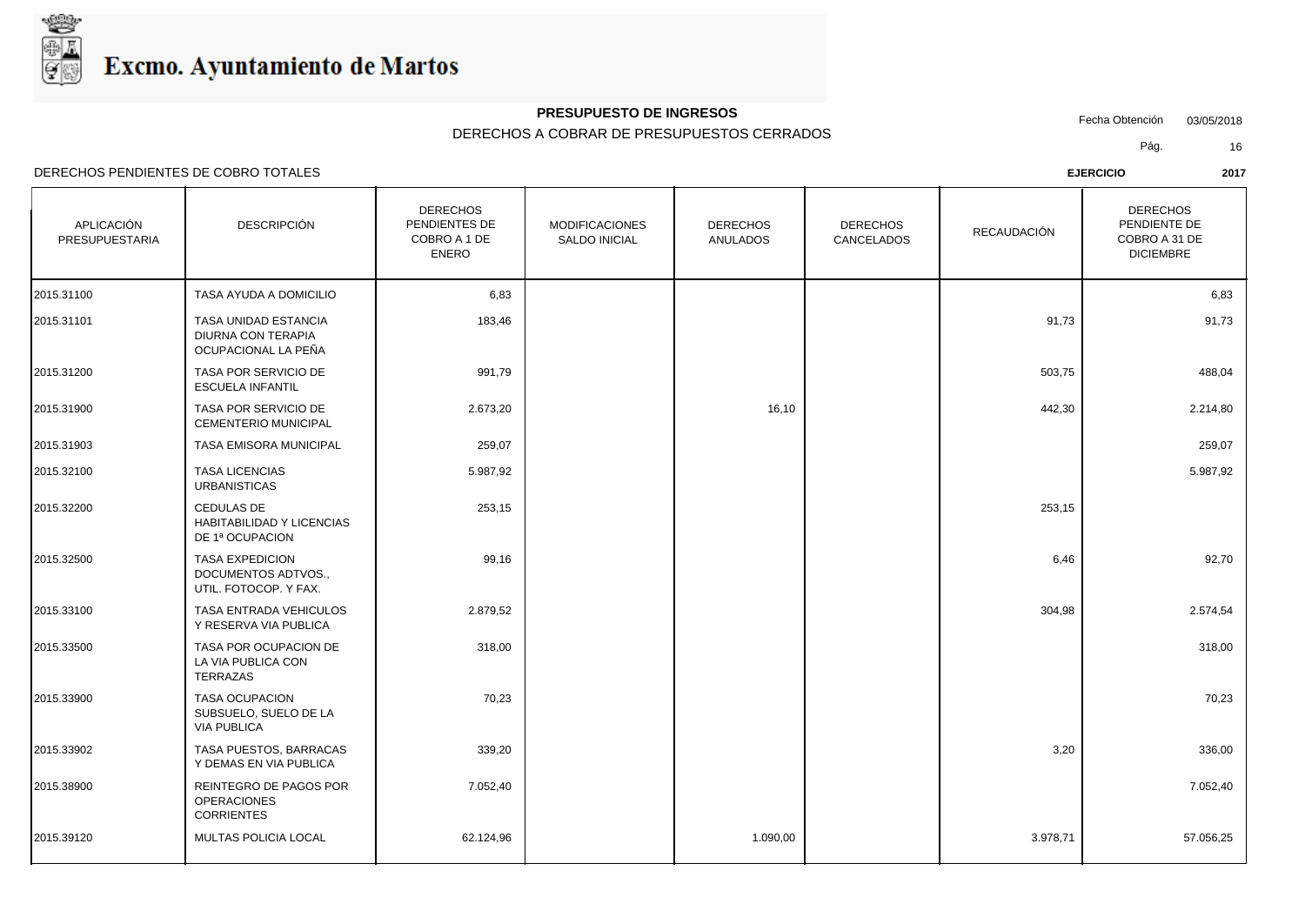

## **PRESUPUESTO DE INGRESOS**

DERECHOS A COBRAR DE PRESUPUESTOS CERRADOS

Fecha Obtención 03/05/2018

Pág. 17

| APLICACIÓN<br>PRESUPUESTARIA | <b>DESCRIPCIÓN</b>                                                                       | <b>DERECHOS</b><br>PENDIENTES DE<br>COBRO A 1 DE<br><b>ENERO</b> | <b>MODIFICACIONES</b><br>SALDO INICIAL | <b>DERECHOS</b><br><b>ANULADOS</b> | <b>DERECHOS</b><br>CANCELADOS | RECAUDACIÓN | <b>DERECHOS</b><br>PENDIENTE DE<br>COBRO A 31 DE<br><b>DICIEMBRE</b> |
|------------------------------|------------------------------------------------------------------------------------------|------------------------------------------------------------------|----------------------------------------|------------------------------------|-------------------------------|-------------|----------------------------------------------------------------------|
| 2015.39190                   | <b>OTRAS MULTAS Y</b><br><b>SANCIONES</b>                                                | 50.754,92                                                        |                                        |                                    |                               |             | 50.754,92                                                            |
| 2015.39900                   | ANUNCIOS A CARGO DE<br><b>PARTICULARES</b>                                               | 147,38                                                           |                                        |                                    |                               |             | 147,38                                                               |
| 2015.45080                   | OTRAS TRANSF.<br>CORRIENTES DE LA ADMON.<br><b>GRAL. JUNTA A.</b>                        | 450,00                                                           |                                        |                                    |                               | 450,00      |                                                                      |
| 2015.54100                   | ARRENDAMIENTO FINCAS<br><b>URBANAS</b>                                                   | 3.393,60                                                         |                                        |                                    |                               | 35,35       | 3.358,25                                                             |
| 2015.76102                   | DIPUTACION: PLAN PROV.<br>COOPERAC. MPAL.                                                | 48.082,25                                                        |                                        |                                    |                               |             | 48.082,25                                                            |
| 2016.11200                   | <b>IMPUESTO SOBRE BIENES</b><br><b>INMUEBLES DE</b><br>NATURALEZA RUSTICA                | 114.031,88                                                       |                                        | 77.946,75                          |                               | 10.580,59   | 25.504,54                                                            |
| 2016.11300                   | <b>IMPUESTO SOBRE BIENES</b><br><b>INMUEBLES DE</b><br>NATURALEZA URBANA                 | 2.023.796,79                                                     |                                        | 162.554,77                         |                               | 354.563,36  | 1.506.678,66                                                         |
| 2016.11500                   | <b>IMPUESTO SOBRE</b><br><b>VEHICULOS DE TRACCION</b><br><b>MECANICA</b>                 | 209.568,13                                                       |                                        | 716,15                             |                               | 35.581,34   | 173.270,64                                                           |
| 2016.11600                   | <b>IMPUESTO SOBRE</b><br><b>INCREMENTO VALOR</b><br>TERRENOS NATURALEZA<br><b>URBANA</b> | 330.678,37                                                       |                                        |                                    |                               | 20.502,51   | 310.175,86                                                           |
| 2016.13000                   | <b>IMPUESTO SOBRE</b><br>ACTIVIDADES ECONOMICAS                                          | 4.451,67                                                         |                                        |                                    |                               | 692,53      | 3.759,14                                                             |
| 2016.29000                   | <b>IMPUESTO SOBRE</b><br>CONSTRUCCIONES.<br><b>INSTALACIONES Y OBRAS</b>                 | 141.909,24                                                       |                                        | 41.743,85                          |                               | 74.880,34   | 25.285,05                                                            |
| 2016.30000                   | <b>TASA SERVICIO</b><br>ABASTECIMIENTO DE AGUA                                           | 174.989,31                                                       |                                        | 9.747,01                           |                               | 151.874,32  | 13.367,98                                                            |
| 2016.30100                   | <b>TASA SERVICIO</b><br>ALCANTARILLADO                                                   | 46.446,94                                                        |                                        | 2.924,11                           |                               | 40.267,36   | 3.255,47                                                             |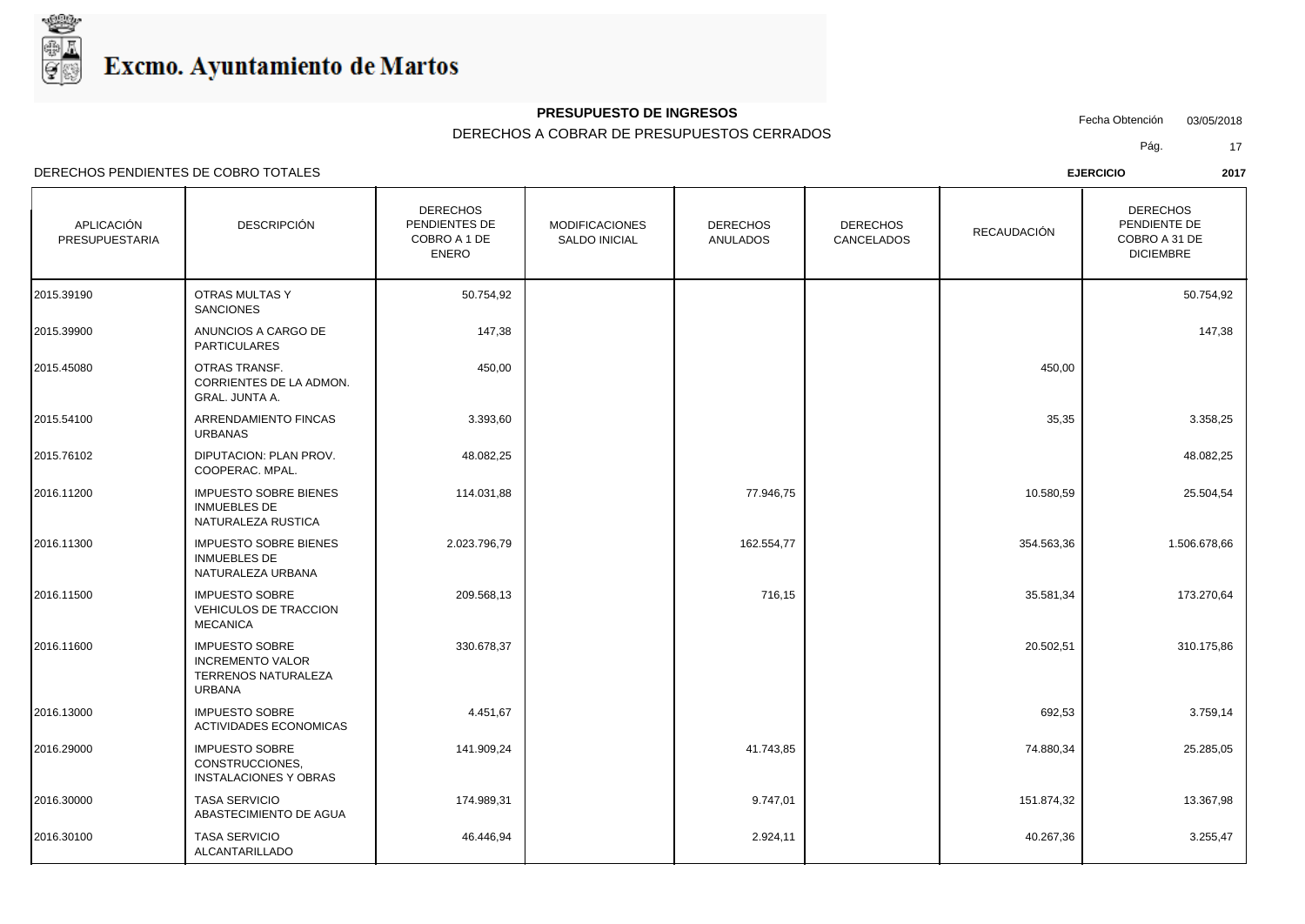

#### **PRESUPUESTO DE INGRESOS**

#### DERECHOS A COBRAR DE PRESUPUESTOS CERRADOS

Fecha Obtención 03/05/2018

Pág. 18

DERECHOS PENDIENTES DE COBRO TOTALES **EJERCICIO 2017**

APLICACIÓN PRESUPUESTARIA DESCRIPCIÓN **DESCRIPCIÓN DESCRIPCIÓN** SALDO INICIAL | ANULADOS DERECHOS PENDIENTES DE COBRO A 1 DE ENERO DERECHOS ANULADOS | CANCELADOS | RECAUDACIÓN | COBRO A 31 DE DERECHOS PENDIENTE DE DICIEMBRE DERECHOS DERECHOS RECAUDACIÓN 2016.30200 | TASA SERVICIO RECOGIDA | 86.164,92 | 76,20 | 77.789,13 | 8.299,59 | DE BASURAS 2016.31100 TASA AYUDA A DOMICILIO 7.195,51 7.185,44 10,07 TASA UNIDAD ESTANCIA  $\vert$  8.251.81 DIURNA CON TERAPIA OCUPACIONAL LA PEÑA 2016.31101 8.068,35 183,46 TASA POR SERVICIO DE  $\overline{18.507.49}$   $\overline{18.507.49}$   $\overline{18.507.49}$   $\overline{18.507.49}$   $\overline{18.507.49}$ ESCUELA INFANTIL 2016.31200 18.131,02 306,75 TASA POR SERVICIO DE 7.962,30 293,55 CEMENTERIO MUNICIPAL 2016.31900 2.481,99 5.186,76 TASA ESTACION DE 2.854,36 AUTOBUSES 2016.31902 2.854,36 2016.31903 TASA EMISORA MUNICIPAL 4.617,30 1,44 4.457,06 158,80 TASA LICENCIAS **11.438.97** URBANISTICAS 2016.32100 33.424,30 8.014,67 CEDULAS DE 7.223,27 19,21 HABITABILIDAD Y LICENCIAS DE 1ª OCUPACION 2016.32200 | CEDULAS DE | 7.223,27 | | 19,21 | 7.163,03 | 41,03 | TASA POR OTROS 1.693.12 SERVICIOS URBANISTICOS 2016.32300 1.693,12 1.693,12 1.69 TASA EXPEDICION 23,75 DOCUMENTOS ADTVOS., UTIL. FOTOCOP. Y FAX. 2016.32500 522,25 175,60 TASA LICENCIA DE 3.725,46 3.067,04 APERTURA ESTABLECIMIENTOS 2016.32901 658,42 TASA CONTROL PREVIO O 2000 726,00 POST. INICIO APERTURA ESTABLECIMIENTOS 2016.32903 506,00 220,00 2016.33100 | TASA ENTRADA VEHICULOS | 3.344,70 | 13,26 | 556,92 | 2.774,52 Y RESERVA VIA PUBLICA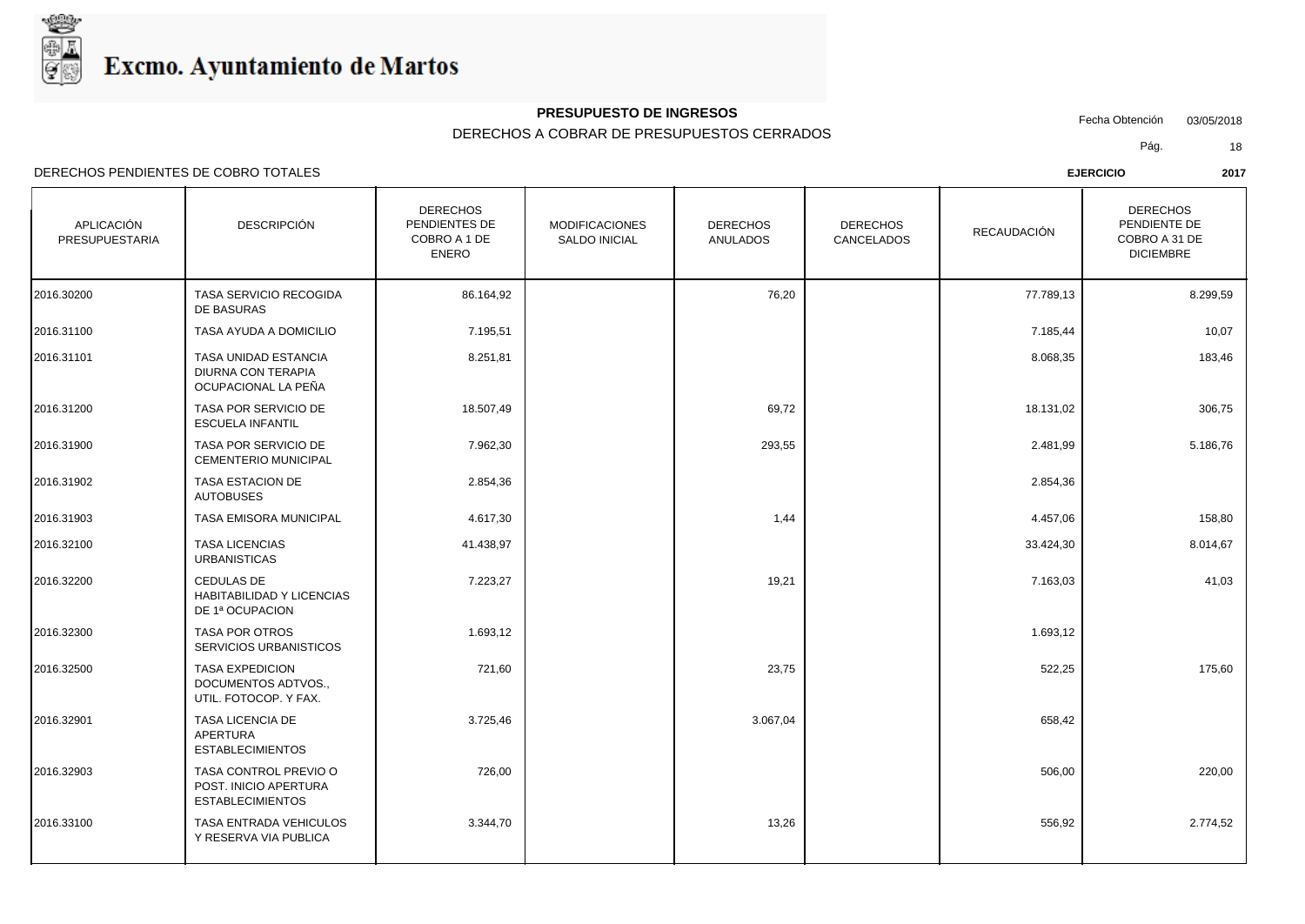

## **PRESUPUESTO DE INGRESOS**

### DERECHOS A COBRAR DE PRESUPUESTOS CERRADOS

Fecha Obtención 03/05/2018

Pág. 19

| APLICACIÓN<br>PRESUPUESTARIA | <b>DESCRIPCIÓN</b>                                                     | <b>DERECHOS</b><br>PENDIENTES DE<br>COBRO A 1 DE<br><b>ENERO</b> | <b>MODIFICACIONES</b><br><b>SALDO INICIAL</b> | <b>DERECHOS</b><br><b>ANULADOS</b> | <b>DERECHOS</b><br>CANCELADOS | <b>RECAUDACIÓN</b> | <b>DERECHOS</b><br>PENDIENTE DE<br>COBRO A 31 DE<br><b>DICIEMBRE</b> |  |
|------------------------------|------------------------------------------------------------------------|------------------------------------------------------------------|-----------------------------------------------|------------------------------------|-------------------------------|--------------------|----------------------------------------------------------------------|--|
| 2016.33200                   | TASA APROV. ESP. DOM.<br>PUBL. LOCAL EMPRESAS<br><b>SUMINISTROS</b>    | 26.668,26                                                        |                                               |                                    |                               | 26.668,26          |                                                                      |  |
| 2016.33400                   | TASA POR APERTURA DE<br>CALAS Y ZANJAS EN LA VIA<br><b>PUBLICA</b>     | 46,83                                                            |                                               |                                    |                               | 46,83              |                                                                      |  |
| 2016.33500                   | TASA POR OCUPACION DE<br>LA VIA PUBLICA CON<br>TERRAZAS                | 485,20                                                           |                                               |                                    |                               |                    | 485,20                                                               |  |
| 2016.33700                   | <b>TASA POR</b><br>APROVECHAMIENTO DEL<br><b>VUELO</b>                 | 295,55                                                           |                                               | 38,55                              |                               | 51,40              | 205,60                                                               |  |
| 2016.33900                   | <b>TASA OCUPACION</b><br>SUBSUELO, SUELO DE LA<br><b>VIA PUBLICA</b>   | 210,24                                                           |                                               |                                    |                               | 75,72              | 134,52                                                               |  |
| 2016.33901                   | TASA KIOSCOS EN VIA<br><b>PUBLICA</b>                                  | 26,42                                                            |                                               |                                    |                               | 26,42              |                                                                      |  |
| 2016.33902                   | TASA PUESTOS, BARRACAS<br>Y DEMAS EN VIA PUBLICA                       | 15.462,62                                                        |                                               |                                    |                               | 14.005,23          | 1.457,39                                                             |  |
| 2016.33903                   | TASA MERCANCIAS,<br><b>ESCOMBROS Y DEMAS EN</b><br><b>VIA PUBLICA</b>  | 123,84                                                           |                                               |                                    |                               | 121,50             | 2,34                                                                 |  |
| 2016.33904                   | TASA SUMINISTRO ENERGIA<br>ELECTRICA EN RECINTOS<br><b>MUNICIPALES</b> | 235,61                                                           |                                               |                                    |                               |                    | 235,61                                                               |  |
| 2016.34400                   | PRECIO PUBL.<br>PROGRAMACION CULTURAL<br><b>TEATRO MUNICIPAL</b>       | 3.000,00                                                         |                                               |                                    |                               | 2.985,00           | 15,00                                                                |  |
| 2016.34902                   | PRECIO PUBLICO<br>UTILIZACION TEATRO<br>MUNICIPAL Y OTROS              | 1.011,00                                                         |                                               | 674,00                             |                               |                    | 337,00                                                               |  |
|                              |                                                                        |                                                                  |                                               |                                    |                               |                    |                                                                      |  |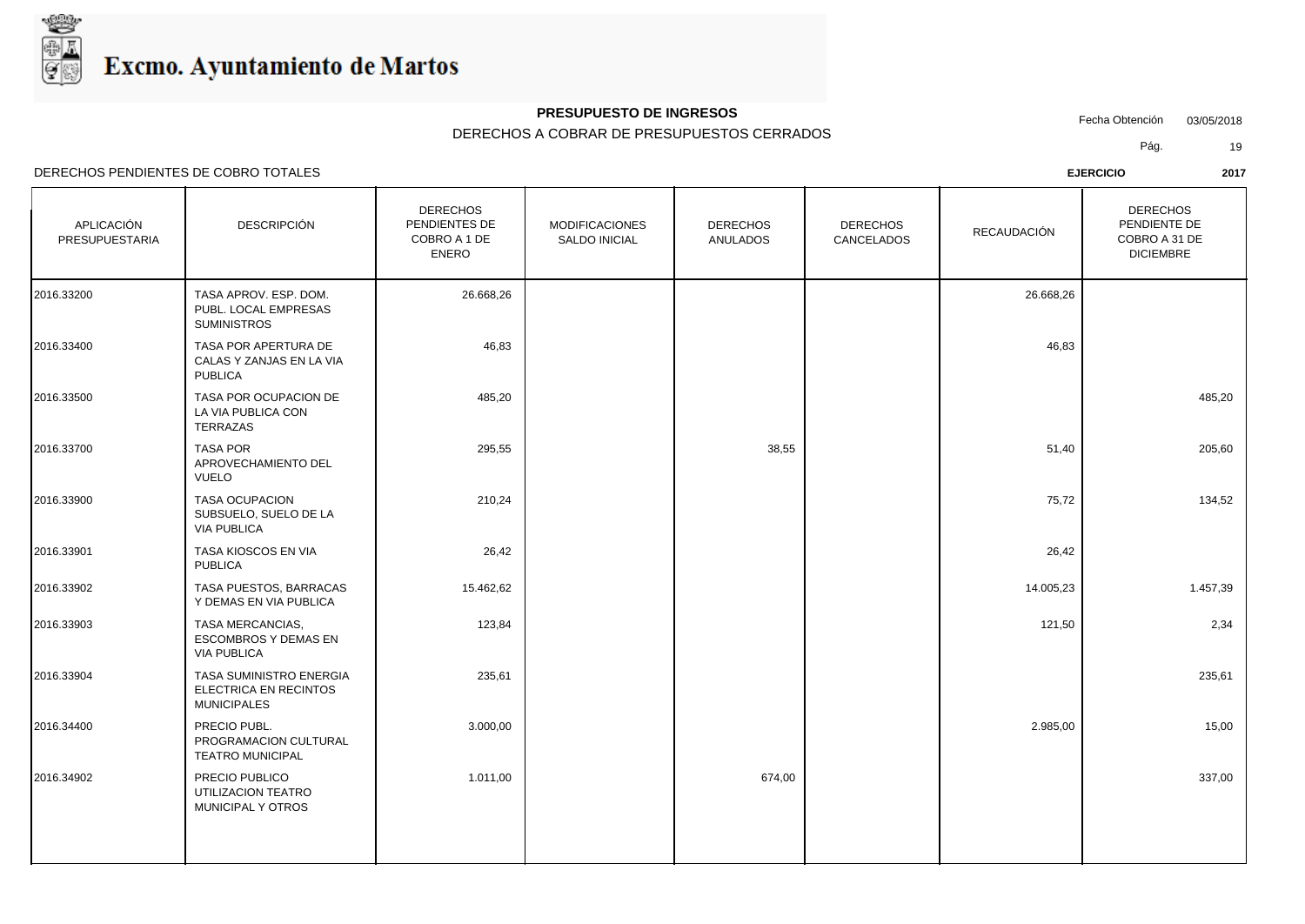

## **PRESUPUESTO DE INGRESOS**

### DERECHOS A COBRAR DE PRESUPUESTOS CERRADOS

Fecha Obtención 03/05/2018

Pág. 20

| APLICACIÓN<br><b>PRESUPUESTARIA</b> | <b>DESCRIPCIÓN</b>                                                                        | <b>DERECHOS</b><br>PENDIENTES DE<br>COBRO A 1 DE<br><b>ENERO</b> | <b>MODIFICACIONES</b><br><b>SALDO INICIAL</b> | <b>DERECHOS</b><br><b>ANULADOS</b> | <b>DERECHOS</b><br><b>CANCELADOS</b> | RECAUDACIÓN | <b>DERECHOS</b><br>PENDIENTE DE<br>COBRO A 31 DE<br><b>DICIEMBRE</b> |
|-------------------------------------|-------------------------------------------------------------------------------------------|------------------------------------------------------------------|-----------------------------------------------|------------------------------------|--------------------------------------|-------------|----------------------------------------------------------------------|
| 2016.35000                          | <b>CONTRIBUCIONES</b><br><b>ESPECIALES CAMINOS</b><br><b>RURALES</b>                      | 682.341,54                                                       |                                               | 395.727,81                         |                                      | 191.262,79  | 95.350,94                                                            |
| 2016.38900                          | REINTEGRO DE PAGOS POR<br><b>OPERACIONES</b><br><b>CORRIENTES</b>                         | 4.661,61                                                         |                                               |                                    |                                      |             | 4.661,61                                                             |
| 2016.39120                          | MULTAS POLICIA LOCAL                                                                      | 119.526,52                                                       |                                               | 11.175,85                          |                                      | 18.802,06   | 89.548,61                                                            |
| 2016.39190                          | OTRAS MULTAS Y<br><b>SANCIONES</b>                                                        | 70.094,00                                                        |                                               | 14.900,00                          |                                      | 2.050,00    | 53.144,00                                                            |
| 2016.39900                          | ANUNCIOS A CARGO DE<br>PARTICULARES                                                       | 52,12                                                            |                                               |                                    |                                      | 52,12       |                                                                      |
| 2016.39903                          | EJECUCION SUBSIDIARIA DE<br><b>OBRAS</b>                                                  | 9.597,36                                                         |                                               |                                    |                                      |             | 9.597,36                                                             |
| 2016.45002                          | JUNTA A.: TRANSF. CONV.<br><b>IGUALDAD Y POLITICAS</b><br><b>SOCIALES</b>                 | 3.500,00                                                         |                                               |                                    |                                      | 3.500,00    |                                                                      |
| 2016.45060                          | <b>JUNTA A.: TRANSF.</b><br>CONVENIO PROG.<br><b>ATENCION INFANTIL</b><br><b>TEMPRANA</b> | 5.670,00                                                         |                                               |                                    |                                      | 5.670,00    |                                                                      |
| 2016.45081                          | JUNTA A.: SUBV. IGUALDAD<br>Y POLITICAS SOCIALES                                          | 29.552,97                                                        |                                               |                                    |                                      | 29.552,97   |                                                                      |
| 2016.45082                          | JUNTA A.: SUBV. CENTRO<br><b>INFORMACION MUJER</b>                                        | 16.100,53                                                        |                                               |                                    | 8,16                                 | 16.092,37   |                                                                      |
| 2016.45083                          | <b>JUNTA A.: CENTRO</b><br><b>INFORMACION JUVENIL</b>                                     | 4.000,00                                                         |                                               |                                    |                                      | 4.000,00    |                                                                      |
| 2016.45100                          | S.A.E.: APORTACIONES (E.<br>TALLER, CASA OFICIOS)                                         | 395.350,00                                                       |                                               |                                    |                                      | 395.350,00  |                                                                      |
| 2016.46100                          | DIPUTACION: SUBV.<br><b>FINALISTAS CORRIENTES</b>                                         | 4.737,15                                                         |                                               |                                    |                                      | 4.737,15    |                                                                      |
| 2016.46102                          | DIPUTACION: PLAN LOCAL<br>DE ACTIVIDADES<br><b>DEPORTIVAS</b>                             | 17.000,00                                                        |                                               |                                    |                                      | 17.000,00   |                                                                      |